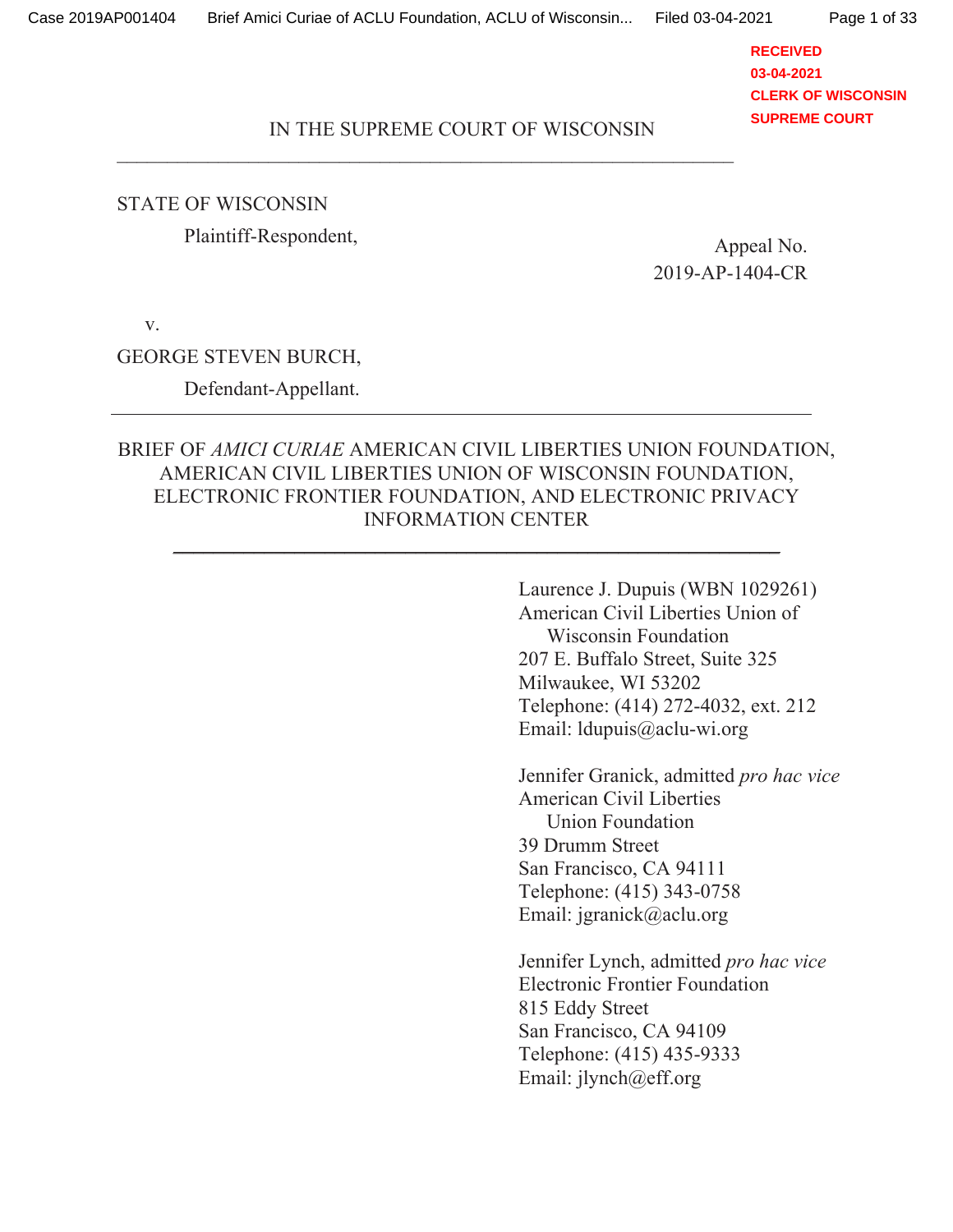# **TABLE OF CONTENTS**

| Ι.  | CELL PHONES GENERATE, STORE, AND PROVIDE ACCESS TO VAST<br>QUANTITIES OF SENSITIVE PERSONAL INFORMATION THAT REQUIRE<br>HEIGHTENED CONSTITUTIONAL PROTECTIONS AGAINST<br>WARRANTLESS EXTRACTION, ANALYSIS, AND STORAGE 4   |
|-----|----------------------------------------------------------------------------------------------------------------------------------------------------------------------------------------------------------------------------|
|     | A. Cell phone searches raise significant privacy concerns because they provide                                                                                                                                             |
|     | B. Law enforcement increasingly extracts, analyzes, and stores the entire contents<br>of cell phones using advanced forensic tools-often without a warrant 6                                                               |
| II. | CONSENT-BASED SEARCHES OF DIGITAL DATA MUST BE NARROWLY<br>SCOPED IN CATEGORY AND PURPOSE TO THE OWNER'S EXPLICIT                                                                                                          |
|     | A. A reasonable person would understand consent to search their cell<br>phone as limited to common-sense categories of relevant information,<br>such as the text messages in this case, and not to include a full forensic |
|     | B. Consent searches are also limited in scope to the purposes for which a<br>reasonable person would understand their data is being examined 13                                                                            |
|     | C. Limitations on consent are particularly important because consent searches<br>of cell phones raise unique concerns about law enforcement coercion 13                                                                    |
|     | D. Consent forms deserve little weight because they often fail to provide<br>people facing an investigation sufficient information about their rights                                                                      |
|     | III. THE RETENTION OF BURCH'S CELL PHONE DATA VIOLATED THE                                                                                                                                                                 |
|     | A. Copying Burch's digital data constituted a seizure under the                                                                                                                                                            |
|     | B. It was unreasonable for the State to retain everything on Burch's phone 17                                                                                                                                              |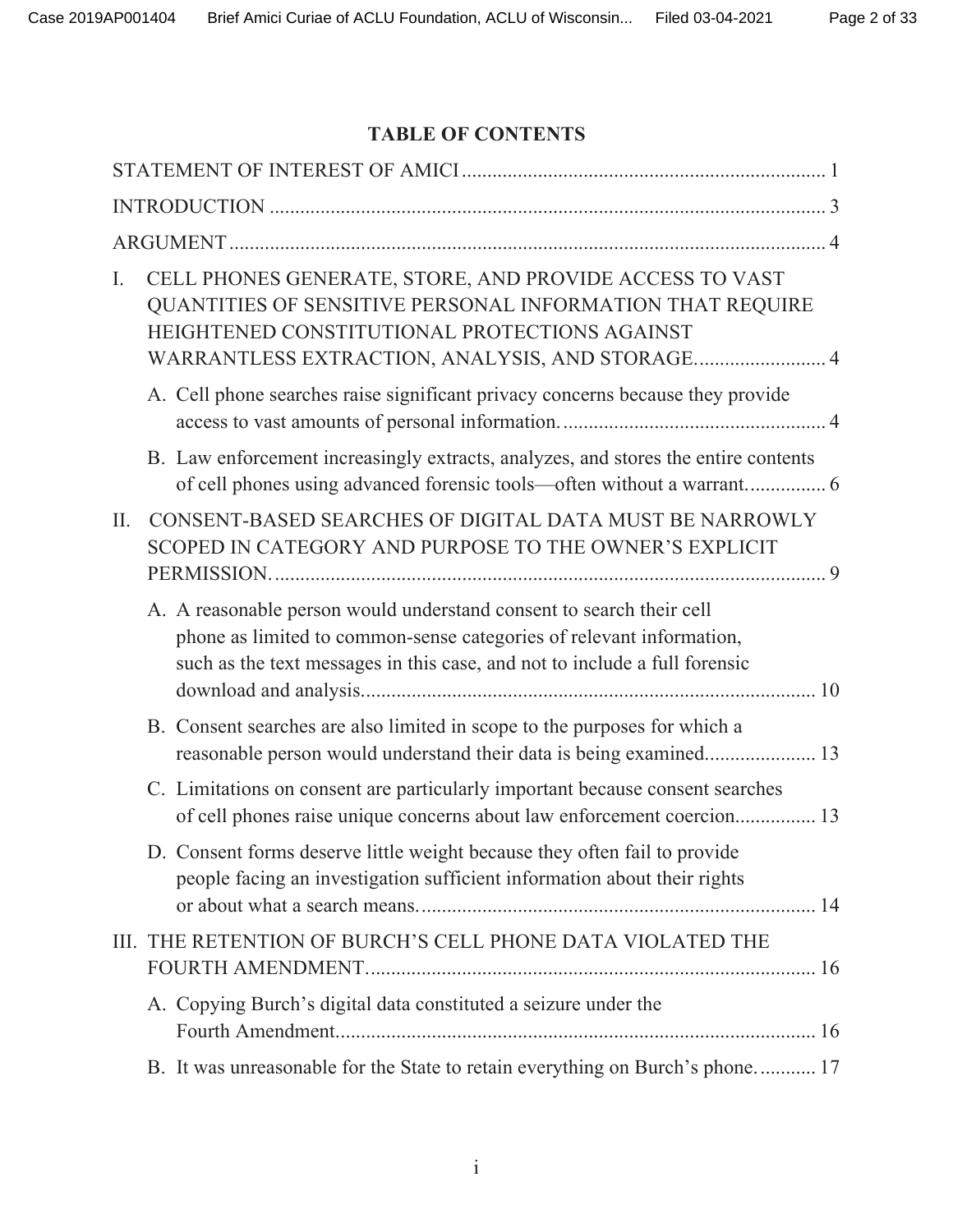| C. The Fourth Amendment requires that law enforcement purge or return |  |
|-----------------------------------------------------------------------|--|
| IV. THE BROWN COUNTY SHERIFF OFFICE'S SUBSEQUENT SEARCH OF            |  |
|                                                                       |  |
|                                                                       |  |
|                                                                       |  |
|                                                                       |  |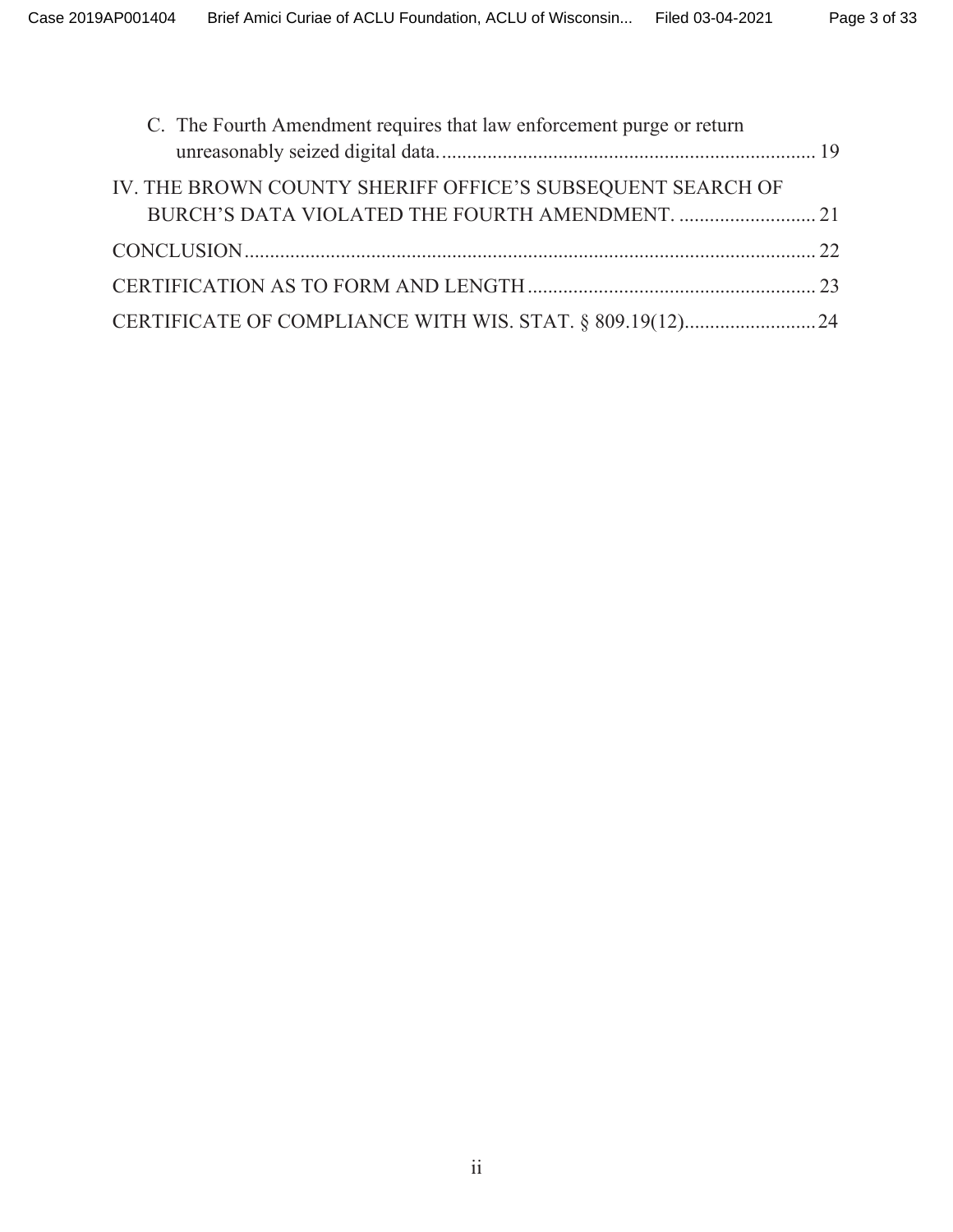# **TABLE OF AUTHORITIES**

# **CASES**

| Andresen v. Maryland,                                                               |
|-------------------------------------------------------------------------------------|
|                                                                                     |
| Arizona v. Gant,                                                                    |
|                                                                                     |
| Belleau v. Wall,                                                                    |
|                                                                                     |
| Carpenter v. United States,                                                         |
|                                                                                     |
| Coolidge v. New Hampshire,                                                          |
|                                                                                     |
| Florida v. Jimeno,                                                                  |
|                                                                                     |
| In re Search of Black iPhone 4,                                                     |
|                                                                                     |
| In re Search of Info. Associated with the Facebook Acct. Identified by the Username |
| Aaron. Alexis That Is Stored at Premises Controlled by Facebook, Inc.,              |
|                                                                                     |
| In the Matter of the Search of Premises Known as a Nextel Cellular Tel.,            |
|                                                                                     |
| Kentucky v. King,                                                                   |
|                                                                                     |
| Matter of Search of ODYS LOOX Plus Tablet Serial No. 4707213703415 in Custody of    |
| United States Postal Inspection Serv., 1400 New York Ave NW, Washington, DC,        |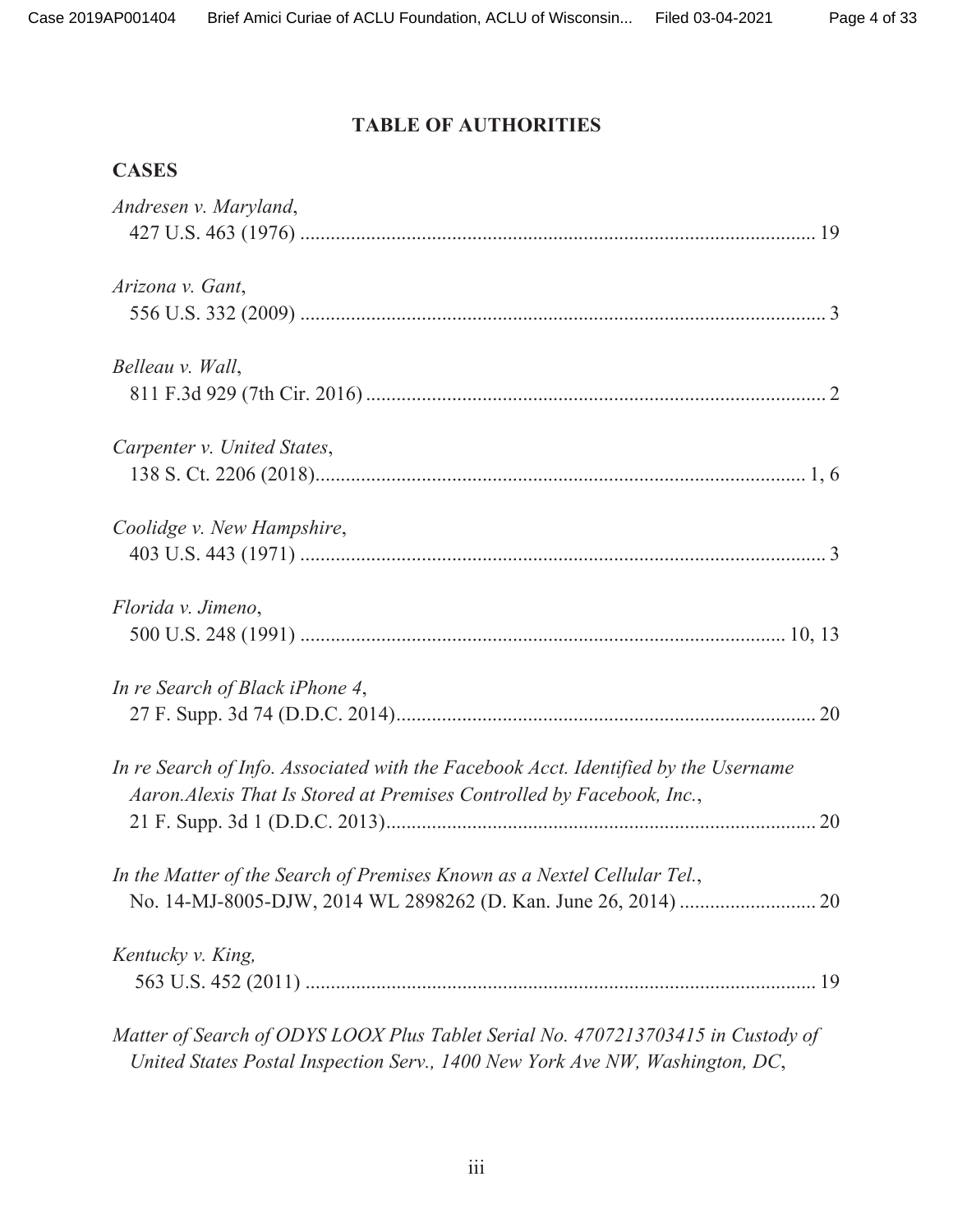| Matter of the Search of Apple iPhone, IMEI 013888003738427, |  |
|-------------------------------------------------------------|--|
| Payton v. New York,                                         |  |
| People v. Hughes,                                           |  |
| People v. Thompson,                                         |  |
| Riley v. California,                                        |  |
| Schneckloth v. Bustamonte,                                  |  |
| State v. Burch,                                             |  |
| State v. Mansor,                                            |  |
| State v. Matejka,                                           |  |
| State v. Phillips,                                          |  |
| State v. Randall,                                           |  |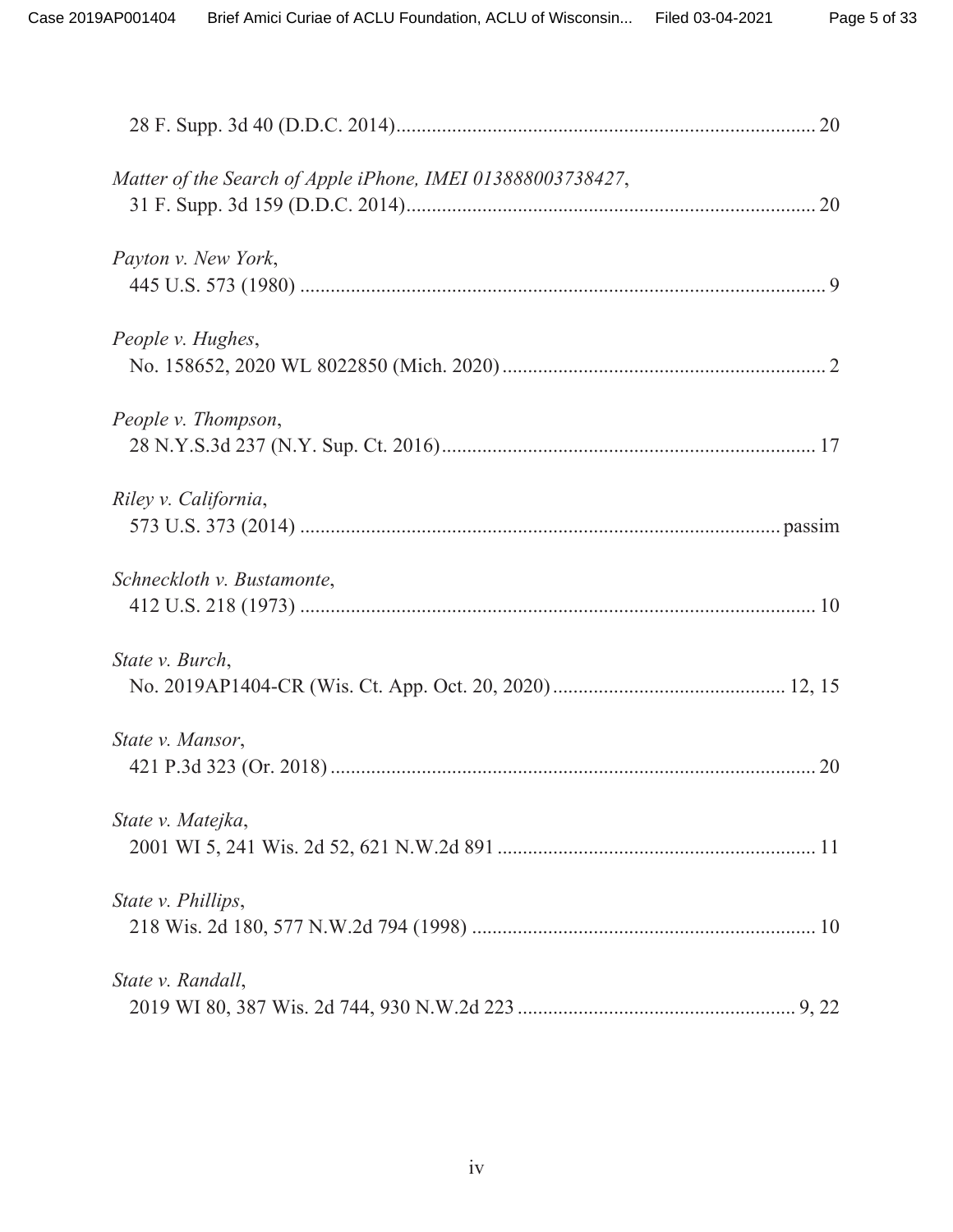| State v. Sveum,                                    |
|----------------------------------------------------|
| Terry v. Ohio,                                     |
| United States v. Blocker,                          |
| United States v. Bosse,                            |
| United States v. Comprehensive Drug Testing, Inc., |
| United States v. Galpin,                           |
| United States v. Ganias,                           |
| United States v. Hulscher,                         |
| United States v. Jacobsen,                         |
| United States v. Jones,                            |
| United States v. Karo,                             |
| United States v. Metter,                           |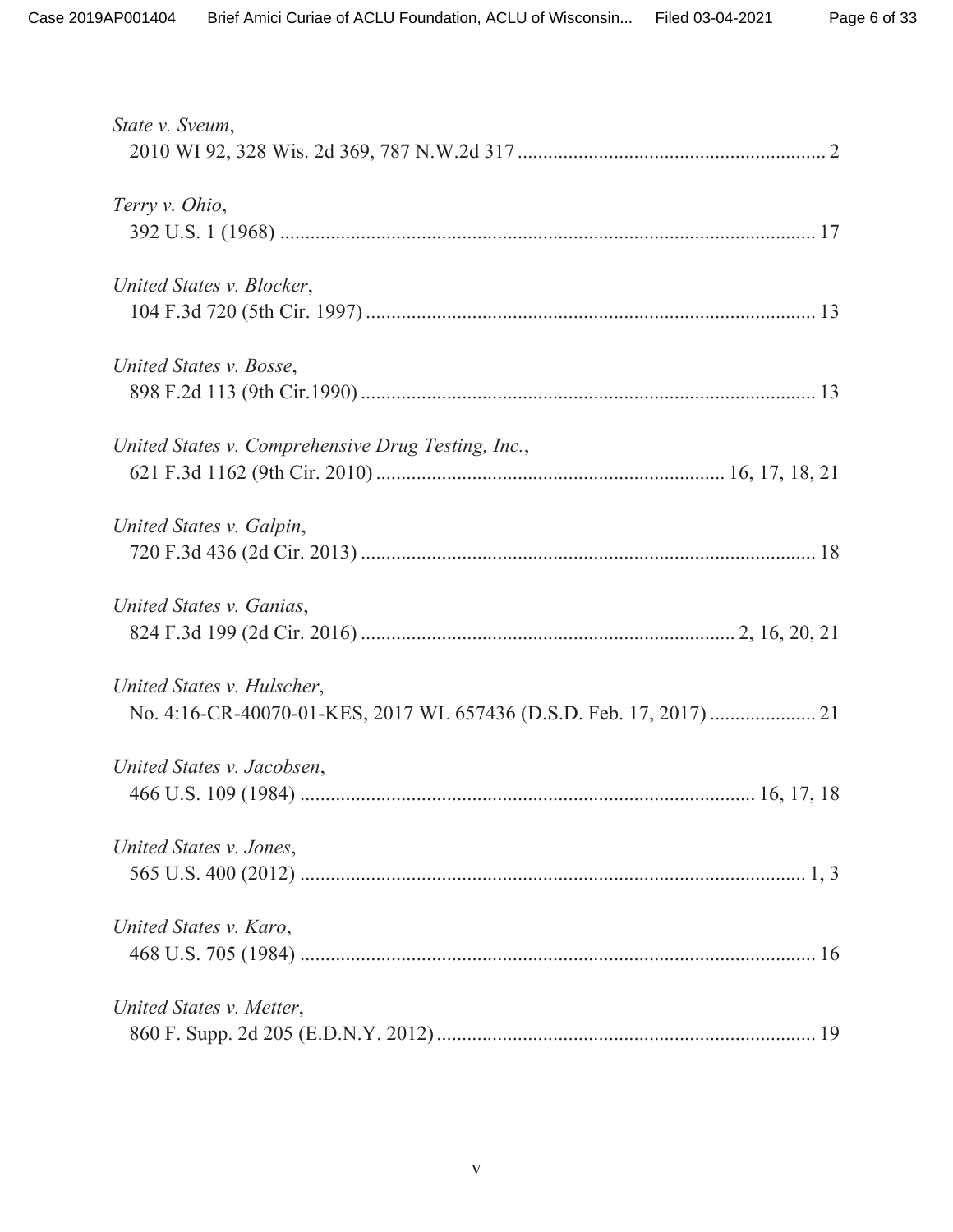| United States v. Miller,     |
|------------------------------|
| United States v. Morton,     |
| United States v. Patrick,    |
| United States v. Place,      |
| United States v. Sedaghaty,  |
| United States v. Tamura,     |
| United States v. Washington, |
| United States v. Werdene,    |
| United States v. Wey,        |
| Walter v. United States,     |

# **OTHER AUTHORITIES**

| Alan Butler, Get a Warrant: The S. Ct.'s New Course for Digit. |  |
|----------------------------------------------------------------|--|
| <i>Privacy Rights After Riley v. California,</i>               |  |
|                                                                |  |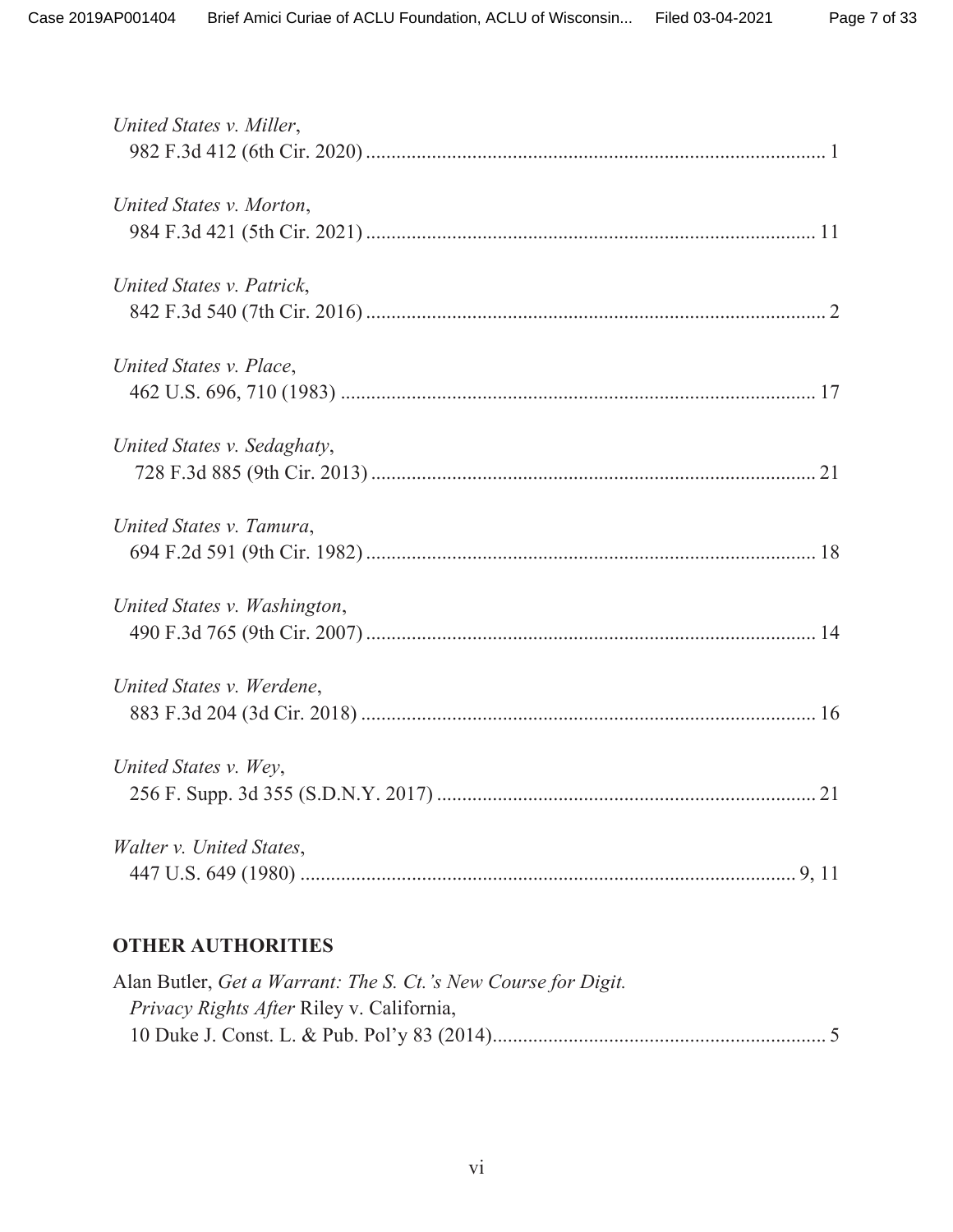| App Annie, State of Mobile 2021 (2020),                                             |
|-------------------------------------------------------------------------------------|
|                                                                                     |
| Apple, Compare iPhone Models,                                                       |
|                                                                                     |
| Apple, <i>iCloud</i> (2021),                                                        |
|                                                                                     |
| Benjamin D. Douglas et al., Some Rschs. Wear Yellow Pants,                          |
| but Even Fewer Participants Read Consent Forms: Exploring                           |
| and Improving Consent Form Reading in Human Subjects Rsch.,                         |
|                                                                                     |
| Devon W. Carbado, (E)Racing the Fourth Amend.,                                      |
|                                                                                     |
|                                                                                     |
| iClick, How Big is a Gig? (2013),                                                   |
|                                                                                     |
| J.D. Biersdorfer, Getting Alerts from a Digital Pillbox, N.Y. Times (June 5, 2017), |
|                                                                                     |
|                                                                                     |
| Janice Nadler, No Need to Shout: Bus Sweeps and the Psych. of Coercion,             |
|                                                                                     |
| Laurent Sacharoff, The Fourth Amend. Inventory as a Check on Digit. Searches, 105   |
|                                                                                     |
|                                                                                     |
| Marcy Strauss, Reconstructing Consent,                                              |
|                                                                                     |
| Nancy Leong & Kira Suyeishi, Consent Forms and Consent Formalism,                   |
|                                                                                     |
| Orin S. Kerr, Executing Warrants for Digit. Evid.:                                  |
| The Case for Use Restrictions on Nonresponsive Data,                                |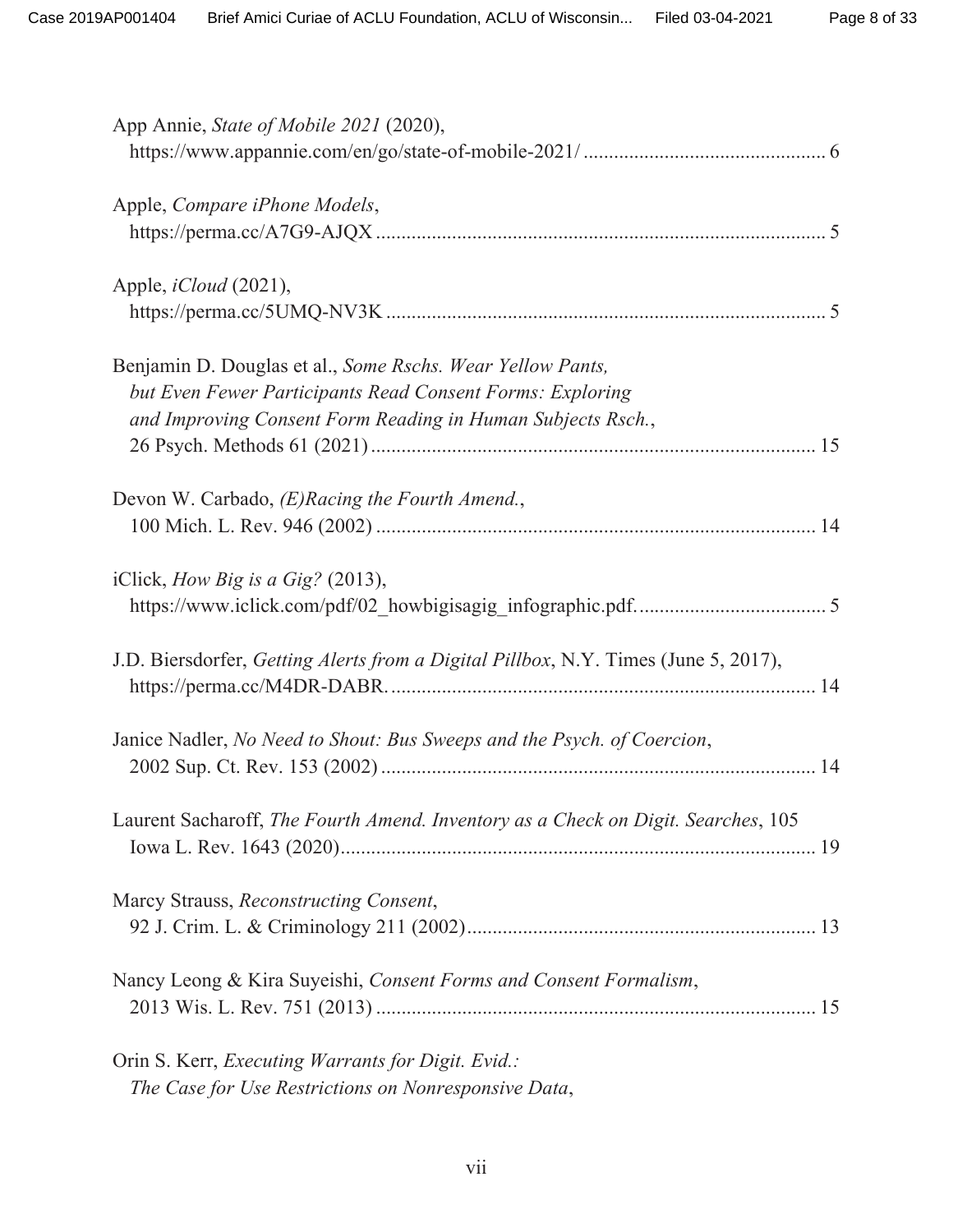| Pew Rsch. Ctr., Mobile Fact Sheet (June 12, 2019),              |  |
|-----------------------------------------------------------------|--|
|                                                                 |  |
| Ric Simmons, <i>Not "Voluntary" but Still Reasonable: A New</i> |  |
| Paradigm for Understanding the Consent Searches Doctrine,       |  |
|                                                                 |  |
| Samsung, Galaxy S10+ 1TB (Unlocked),                            |  |
|                                                                 |  |
| Upturn, Mass Extraction: The Widespread Power of U.S. Law       |  |
| Enforcement to Search Mobile Phones (Oct. 2020),                |  |
|                                                                 |  |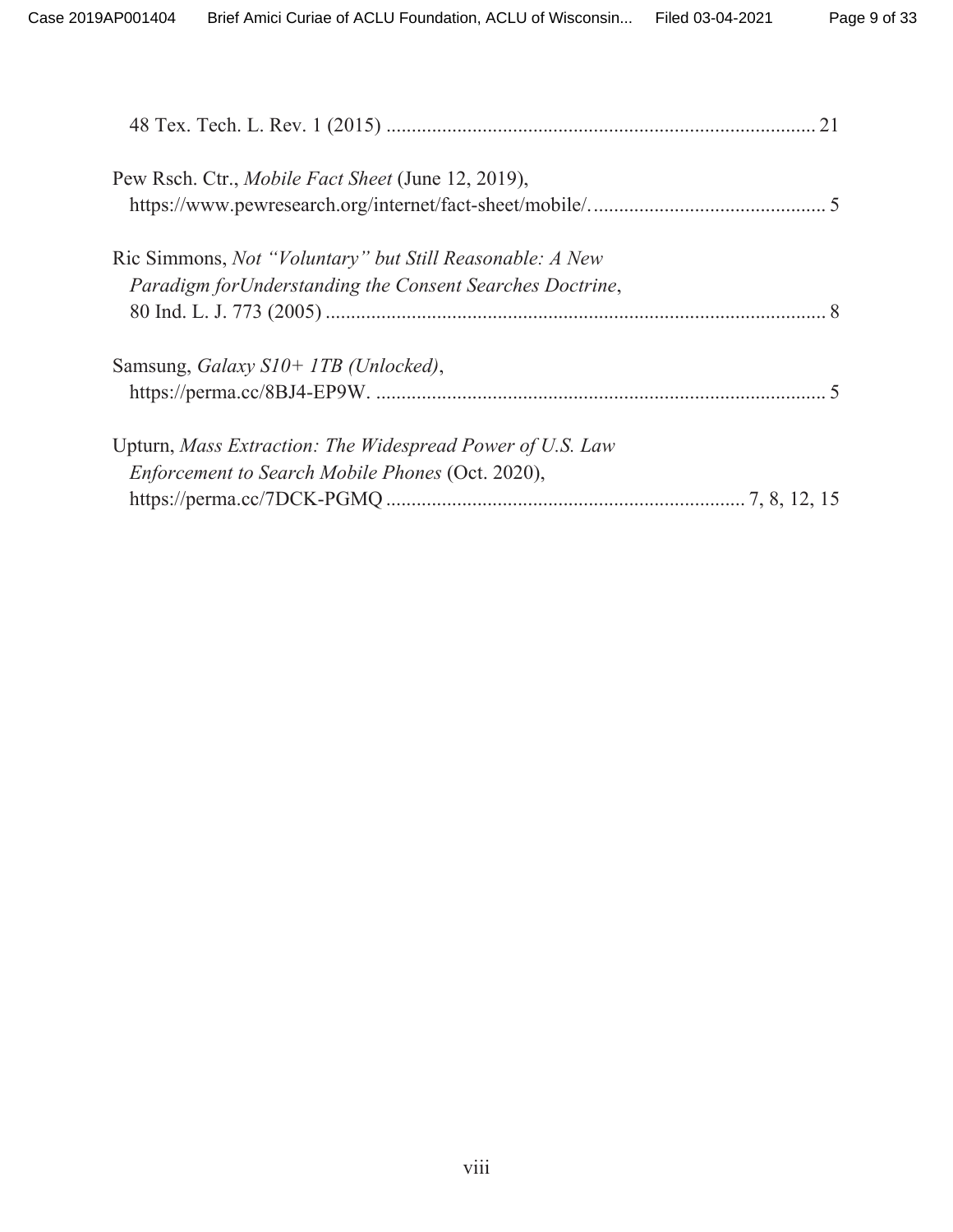Page 10 of 33

## **STATEMENT OF INTEREST OF AMICI**

The American Civil Liberties Union ("ACLU") is a nationwide, nonprofit, nonpartisan organization dedicated to defending the principles embodied in the Federal Constitution and our nation's civil rights laws. The ACLU of Wisconsin Foundation is the local affiliate of the ACLU. The ACLU and the ACLU of Wisconsin have frequently appeared before courts—including this one—throughout the country in Fourth Amendment cases, both as direct counsel and as amici curiae.

The Electronic Frontier Foundation ("EFF") is a member-supported, nonprofit civil liberties organization that has worked to protect free speech and privacy rights in the online and digital world for nearly thirty years. With roughly 35,000 active donors, including donors in Wisconsin, EFF represents technology users' interests in court cases and broader policy debates. EFF regularly participates both as direct counsel and as amicus in the Supreme Court, the Seventh Circuit Court of Appeals, this Court, and other state and federal courts in cases addressing the Fourth Amendment and its application to new technologies.

The Electronic Privacy Information Center ("EPIC") is a public-interest research center in Washington, D.C. established to focus public attention on emerging privacy and civil liberties issues in the information age. EPIC participates as amicus curiae before courts across the country in cases involving constitutional rights and emerging technologies.

Amici have, alone or together, appeared as either counsel or amicus in the following cases: Carpenter v. United States, 138 S. Ct. 2206 (2018); Riley v. California, 573 U.S. 373 (2014); *United States v. Jones*, 565 U.S. 400 (2012); *United States v. Miller*, 982 F.3d 412 (6th Cir. 2020), *petition for cert. filed*, (U.S. Feb. 25, 2021) (No. 20-1202) (Google's use of a proprietary algorithm to automatically search user data and refer to law enforcement); State v. Sveum, 2010 WI 92, 328 Wis. 2d 369, 787 N.W.2d 317 (warrantless GPS tracking of vehicles); *Belleau v. Wall*, 811 F.3d 929 (7th Cir. 2016)

 $\mathbf{1}$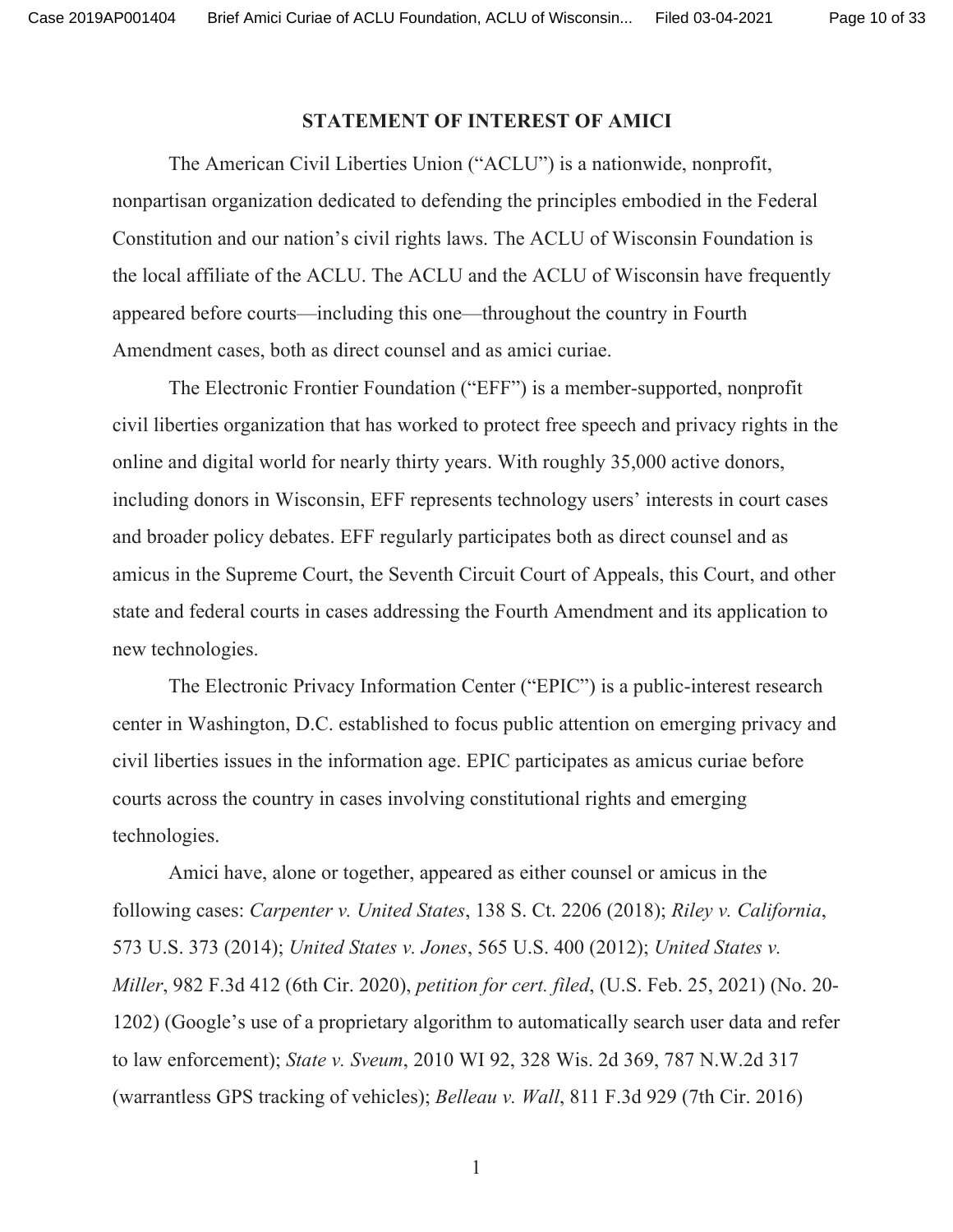(GPS bracelets); United States v. Ganias, 824 F.3d 199 (2d Cir. 2016) (en banc); United States v. Patrick, 842 F.3d 540 (7th Cir. 2016), reh'g denied (7th Cir. May 9, 2017) (cellsite simulators); People v. Hughes, No. 158652, 2020 WL 8022850 (Mich. 2020) (police searched cell phone data obtained in one investigation for evidence of a different crime).

Given this expertise, amici's participation may be helpful to this Court. The Court granted leave to file this brief on February 9, 2021. Order Granting Amici's Mot. to File a Non-Party Br.<sup>1</sup>

<sup>&</sup>lt;sup>1</sup> Amici wish to thank Rachel Maremont, a student at New York University School of Law, and Melodi Dincer, a legal fellow at EPIC, for their contributions to this brief.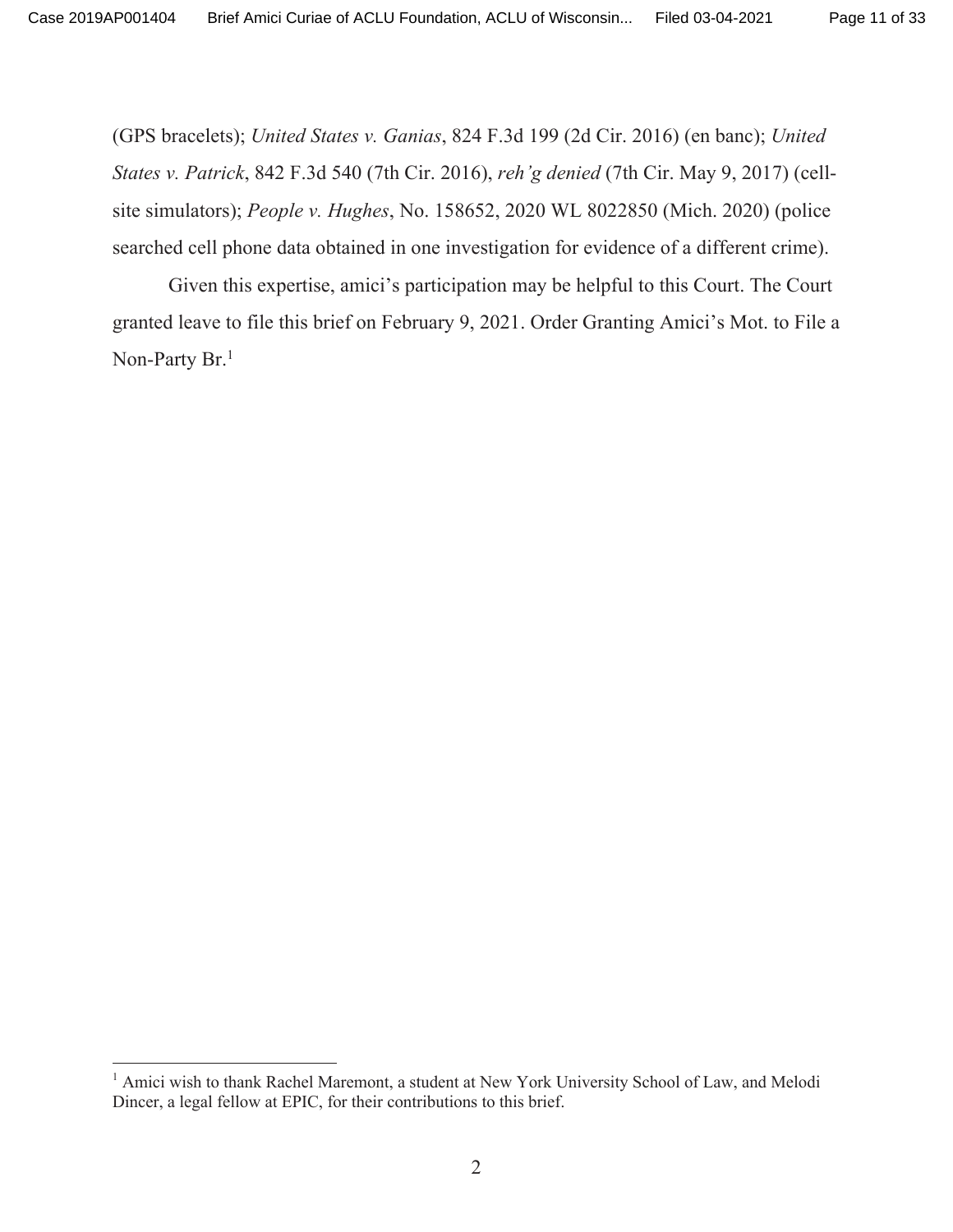Case 2019AP001404 Brief Amici Curiae of ACLU Foundation, ACLU of Wisconsin... Page 12 of 33

### **INTRODUCTION**

The "central concern underlying the Fourth Amendment" is to avoid "giving" police officers unbridled discretion to rummage at will among a person's private effects." Arizona v. Gant, 556 U.S. 332, 345 (2009). Yet, the State's position in this case—that it is authorized to indefinitely retain all of Burch's cell phone data and search it for any reason—opens the door to just such "general, exploratory rummaging" as the "general warrant' abhorred by the colonists." Coolidge v. New Hampshire, 403 U.S. 443, 467 (1971). Under the State's proposed rule, no one—including suspects, witnesses, and victims—who consents to a search of their digital device in the context of one investigation could prevent law enforcement from storing a copy of their *entire* device in a database and "min[ing] [it] for information years into the future." United States v. Jones, 565 U.S. 400, 415 (2012) (Sotomayor, J., concurring). Such a rule would enable the State to rummage at will among a person's most personal and private information whenever it wanted, for as long as it wanted. See Riley v. California, 573 U.S. 373, 399 (2014) (requiring greater protections for searches of digital data because "[t] he sources of potential pertinent information are virtually unlimited"). The Constitution does not grant the police such power.

For the reasons set forth below, amici answer this Court's questions presented as follows:

 $1<sub>1</sub>$ A reasonable person would consider the scope of consent to search a cell phone to be limited by the discussion with police identifying specific categories of data, and would believe that a download of "the information" referred to the categories of information discussed, not to a forensic download and search of the phone's entire contents.

2. Vague consent forms such as the one in this case cannot override more explicit oral statements and assurances about the scope of consent.

 $3.$ After police downloaded information from the cell phone, they could have retained and searched only the information Burch consented to share—his text messages from the night before the hit-and-run. See R.  $234:9-10$ , App'x at  $108-09$ . Any search of

 $\overline{3}$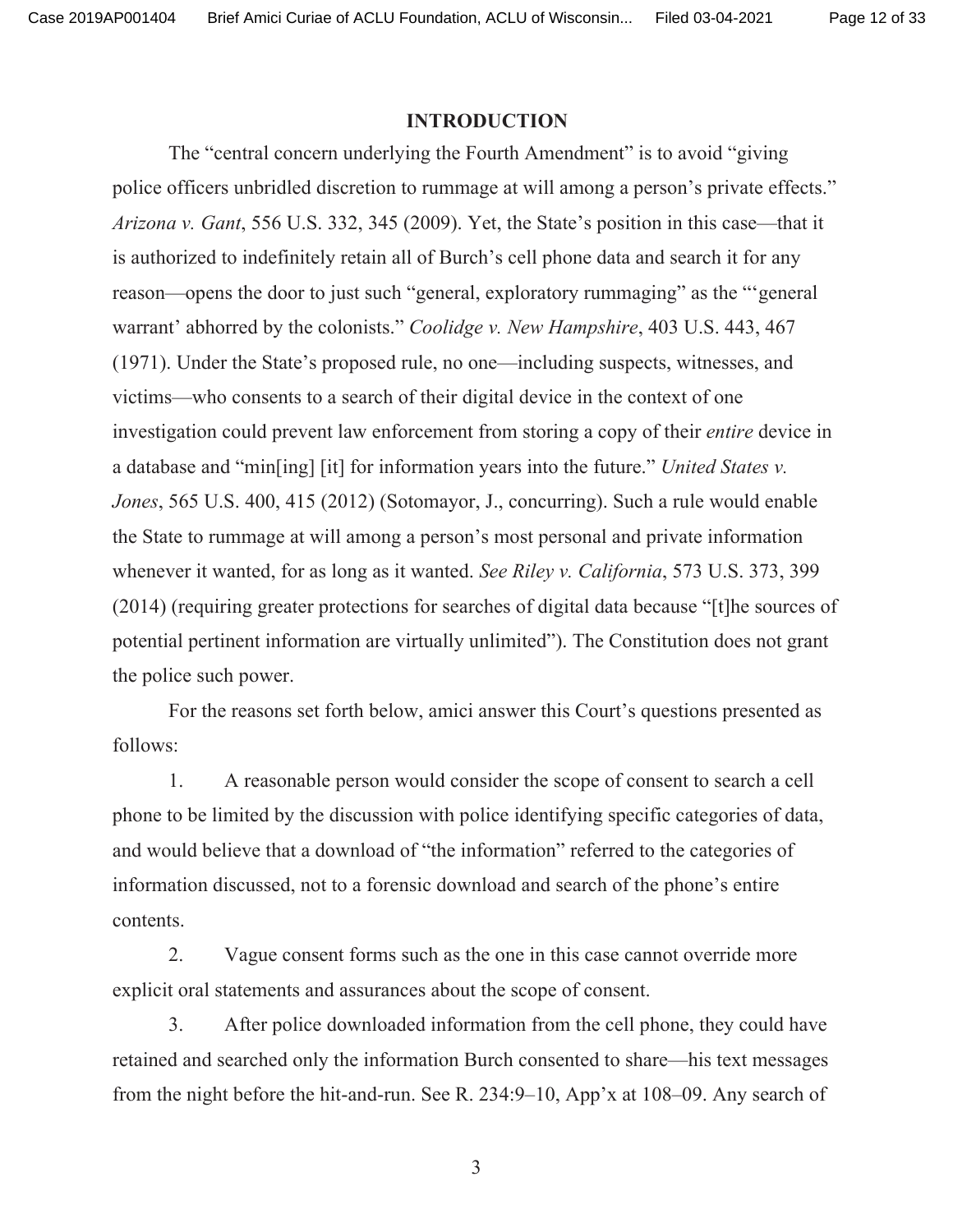that data also had to be limited to the context in which consent was given—the investigation of the hit-and-run.

4. The ongoing retention of information the police were permitted to access became unreasonable once police determined Burch was no longer a suspect in the hitand-run investigation.

5. That Burch was no longer a suspect in the original investigation is a strong indication that continued retention of his data was unlawful.

6. Police first had an obligation to immediately return to Burch material outside the scope of consent, because it should never have been seized. Second, after officers completed their search by creating a report containing communications potentially relevant to the hit-and-run investigation, the remainder of Burch's data, which was non-responsive, should have been returned. Finally, when police determined that Burch was no longer a suspect, all his information should have been returned.

### **ARGUMENT**

### **I.** CELL PHONES GENERATE, STORE, AND PROVIDE ACCESS TO VAST **QUANTITIES OF SENSITIVE PERSONAL INFORMATION THAT REQUIRE** HEIGHTENED CONSTITUTIONAL PROTECTIONS AGAINST WARRANTLESS EXTRACTION, ANALYSIS, AND STORAGE.

Modern cell phones contain a wealth of sensitive information that would never have been accessible to law enforcement before. Today, government agencies have advanced forensic tools that can extract and analyze all of the data stored on a cell phone, including data that the user might not even know exists. When law enforcement obtains and analyzes an individual's cell phone data, it invades that individual's expectation of privacy protected by the Fourth Amendment, and it must obtain a warrant or an exception to the warrant requirement must apply.

## A. Cell phone searches raise significant privacy concerns because they provide access to vast amounts of personal information.

A smartphone is a palm-sized portal into an individual's personal life. Smartphones "place vast quantities of personal information literally in the hands of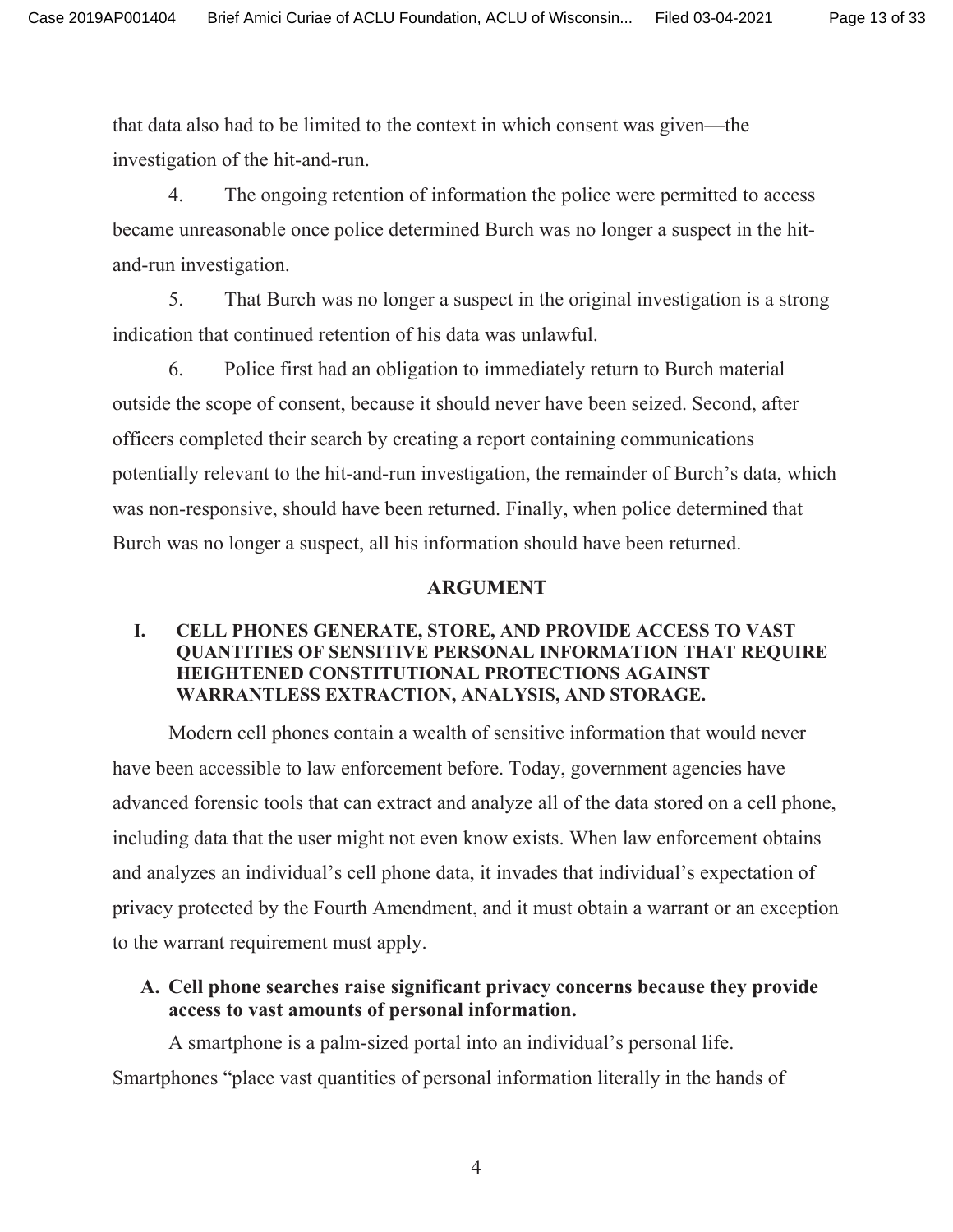individuals." Riley, 573 U.S. at 386. The more than eighty percent<sup>2</sup> of Americans who own smartphones "keep on their person a digital record of nearly every aspect of their lives—from the mundane to the intimate." Riley, 573 U.S. at 395.

In Riley, the U.S. Supreme Court recognized that cell phone searches "implicate" privacy concerns far beyond those implicated" by the search of any other object and thus require heightened constitutional protections. *Id.* at 393. This is partly because "cell" phones have become [a] pervasive and insistent . . . part of daily life"—so much so that they appear almost "as an important feature of human anatomy." Id. at 385; see also Alan Butler, Get a Warrant: The S. Ct.'s New Course for Digit. Privacy Rights After Riley v. California, 10 Duke J. Const. L. & Pub. Pol'y 83, 89–91 (2014).

Cell phone searches involve a quantitatively different privacy intrusion as compared to searches of physical items because of cell phones' "immense storage" capacity." Riley, 573 U.S. at 385. In 2014, when the Supreme Court decided Riley, the top-selling smartphone could store sixteen gigabytes of data. Id. at 394.<sup>3</sup> The minimum storage on Apple's current line of iPhones is sixty-four gigabytes.<sup>4</sup> Some Android models offer one terabyte of storage, roughly sixty-four times more than a *Riley*-era phone.<sup>5</sup> And off-device cloud storage services expand capacity even further.<sup>6</sup> Storage capacities increase every year, as does the sheer volume of personal data stored on—and accessible from—cell phones.

Cell phones are also qualitatively different from other objects because they "collect<sup>[]</sup> in one place many distinct types of information—an address, a note, a

<sup>&</sup>lt;sup>2</sup> Pew Rsch. Ctr., Mobile Fact Sheet (June 12, 2019), https://www.pewresearch.org/internet/factsheet/mobile/.

<sup>&</sup>lt;sup>3</sup> Sixteen gigabytes equals about 3,680 songs, 8,672 digital copies of *War and Peace*, 9,520 digital photos, or eight feature-length movies. See iClick, How Big is a Gig? (2013), https://www.iclick.com/pdf/02 howbigisagig infographic.pdf.

<sup>&</sup>lt;sup>4</sup> Apple, Compare iPhone Models, https://perma.cc/A7G9-AJQX (last visited Mar. 3, 2021).

<sup>&</sup>lt;sup>5</sup> Samsung, *Galaxy S10+ 1TB (Unlocked)*, https://perma.cc/8BJ4-EP9W (last visited Mar. 3, 2021).

 $^6$  Apple, *iCloud* (2021), https://perma.cc/5UMQ-NV3K (last visited Mar. 3, 2021) (providing up to 2TB of remote storage).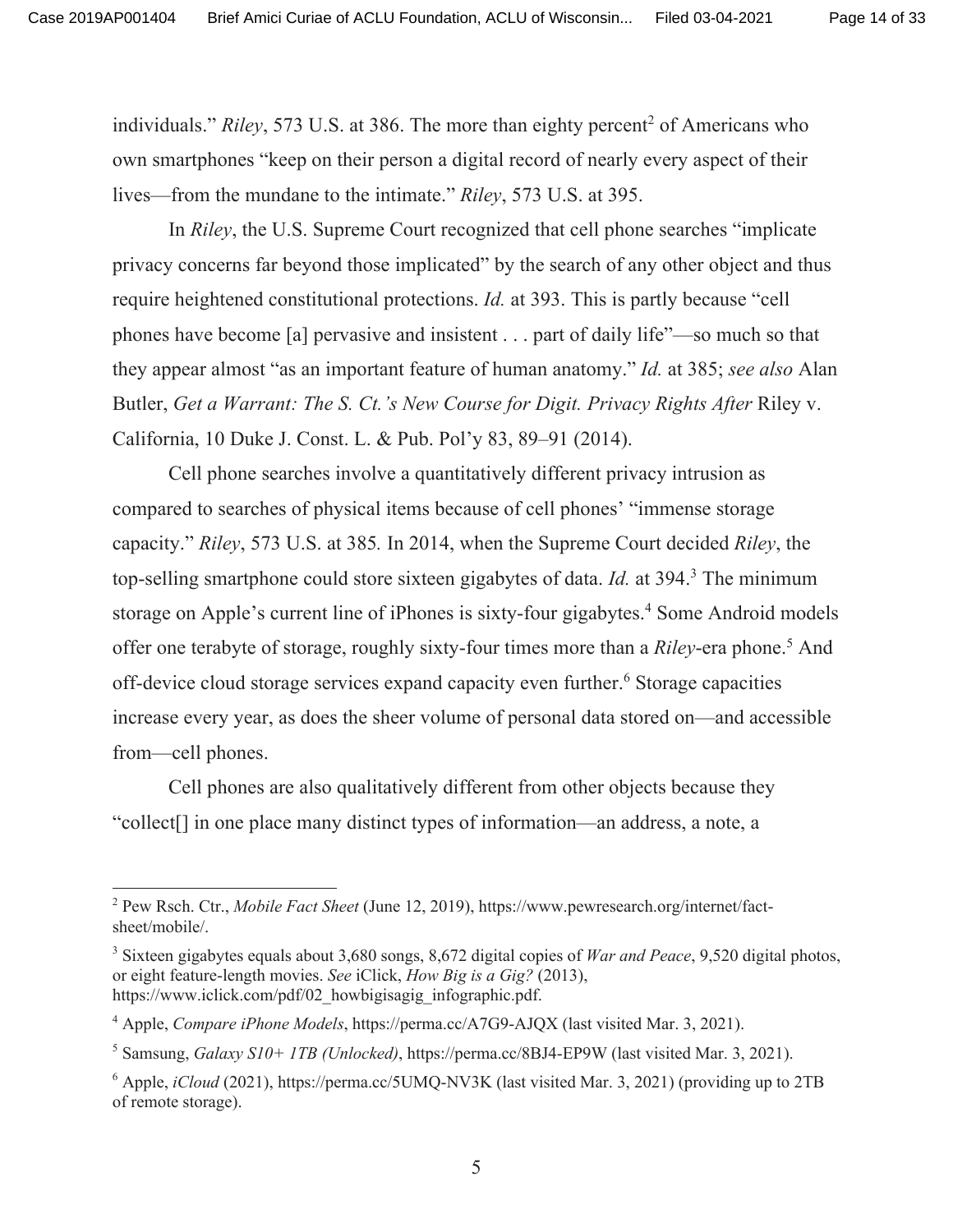prescription, a bank statement, a video—that reveal much more in combination than any isolated record." Riley, 573 U.S. at 394. Along with more traditional data like text messages, phone calls, and emails, the proliferation of smartphone apps<sup>7</sup> for social media, health and activity, dating, video streaming, mobile shopping, banking, and password storage have created novel types of records that can "reveal an individual's private interests or concerns." Riley, 573 U.S. at 395. Location information in particular is detailed, encyclopedic, and effortlessly compiled" by most apps whenever a "cell phone" faithfully follows its owner  $\dots$  into private residences, doctor's offices, political headquarters, and other potentially revealing locales." Carpenter v. United States, 138 S. Ct. 2206, 2216, 2218 (2018).

## **B.** Law enforcement increasingly extracts, analyzes, and stores the entire contents of cell phones using advanced forensic tools—often without a warrant.

In recent years, law enforcement agencies across the country have acquired powerful new tools, like the technology used in this case, to conduct detailed forensic searches of cell phones. These forensic search techniques are problematic because of how much personal information the searches can reveal when all of the data from a phone is extracted, organized, and categorized in unexpected ways, stored indefinitely, combined with other data, and used to generate leads in cases completely unrelated to the original search. There is simply no physical analog to the type of detailed information that law enforcement can obtain from a forensic cell phone search.

Mobile device forensic tools ("MDFTs") enable law enforcement to first extract and then analyze a complete copy of a cellphone's contents. Upturn, *Mass Extraction*: *The Widespread Power of U.S. Law Enforcement to Search Mobile Phones (Oct. 2020),* 

<sup>&</sup>lt;sup>7</sup> See App Annie, State of Mobile 2021 (2020), https://www.appannie.com/en/go/state-of-mobile-2021/ (gathering the most popular apps of 2020).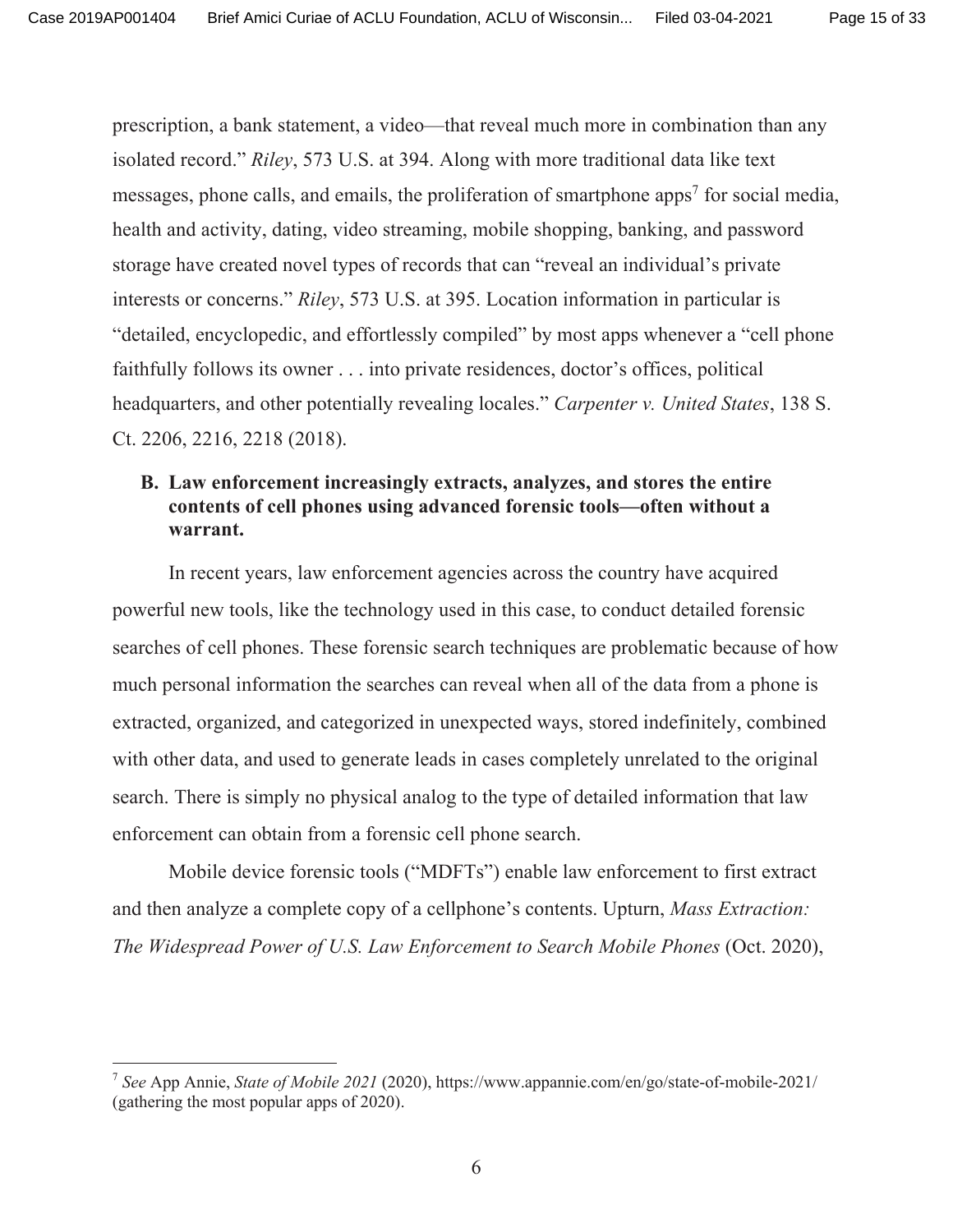Page 16 of 33

https://perma.cc/7DCK-PGMQ [hereinafter Upturn Report].<sup>8</sup> MDFTs extract "the maximum amount of information possible" from a phone, including a user's contacts, call logs, text conversations, photos, videos, saved passwords, GPS location records, phone usage records, online account information, and app data. *Id.* at 10, 16. MDFTs can access data stored remotely in the cloud and even data the user previously deleted. *Id.* at 16–17, 21–23. MDFTs can also use login credentials stored on a phone to extract data from apps and services that are otherwise password-protected. *Id.* at 17–20.

MDFTs enable law enforcement to organize and draw connections in extracted data. They can aggregate data from different apps and sort it by GPS location, file type, or the time and date of creation, enabling police to view the data in ways a phone user cannot, and to gain insights that would be impossible if the data were siloed by application. *Id.* at 12. Police can use a MDFT's data-sorting capability to make sense of reams of data and tell a particular story about a person, including by revealing where they were (and what they were doing), when, with whom, and even why.

An individual who gives police permission to take a quick look at their phone would be astounded at what the officers can learn when they use a MDFT, as the officers did in this case. Police can tell where and when somebody went to their place of worship. They can learn that a person has several joint bank accounts with a person of the same gender who is also tagged in hundreds of their photos. Police can also see that a person was at a recent protest where law enforcement made mass arrests, can read the person's deleted texts, and can download deleted photos from the event to analyze the faces of others present. They can even download the person's contacts from multiple apps, combine the data with contacts from other phones, and reveal the person's place in an extended network of individuals.

<sup>&</sup>lt;sup>8</sup> Upturn is a 501(c)(3) organization that works in partnership with many of the nation's leading civil rights and public interest organizations to promote equity and justice in the design, governance, and use of digital technology.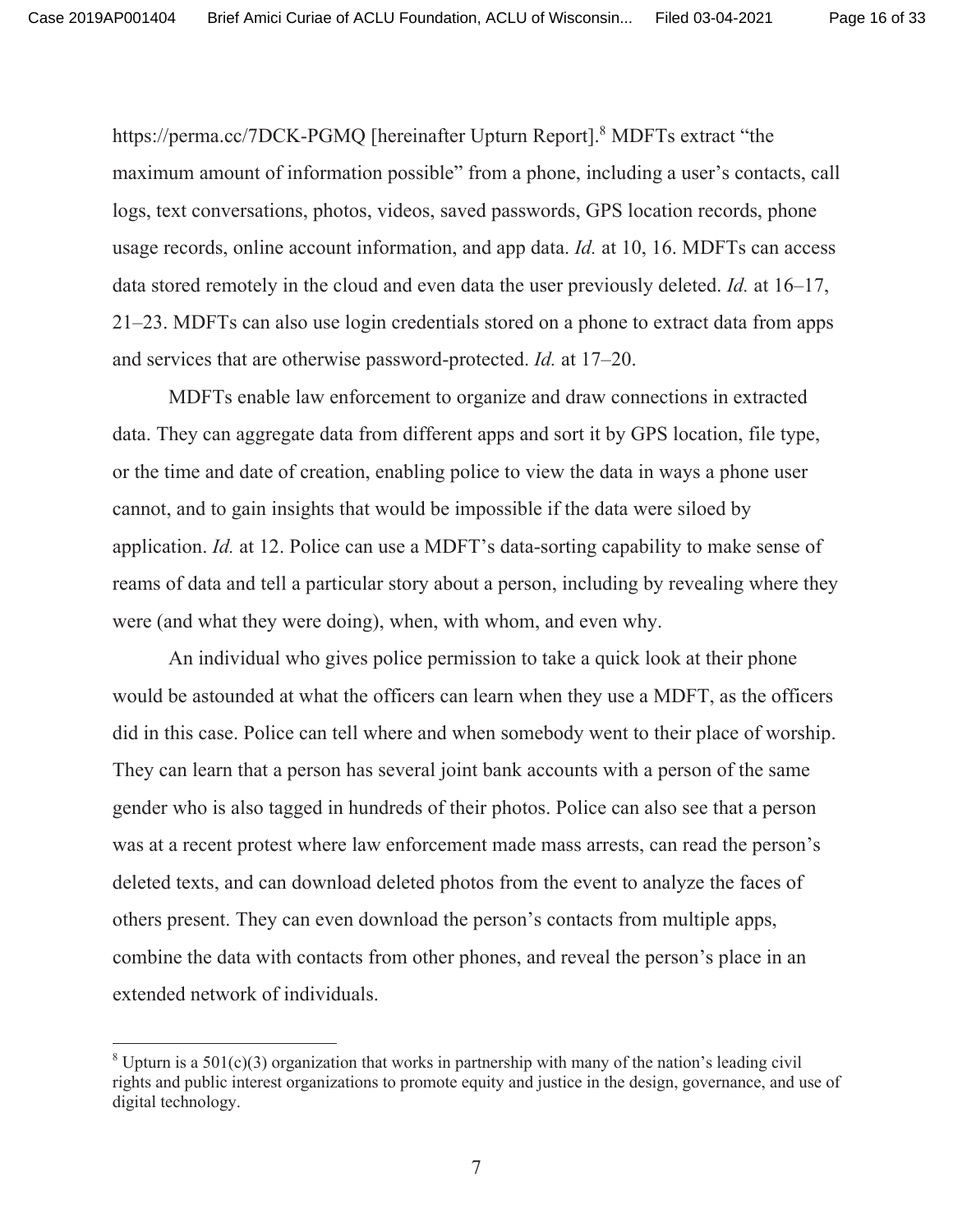Today, law enforcement agencies of all sizes in all fifty states and the District of Columbia have access to these powerful data extraction and analysis tools and use them frequently, placing "[e]very American [] at risk of having their phone forensically searched by law enforcement." *Id.* at 32. At least 2,000 law enforcement agencies have purchased MDFTs, while agencies without their own MDFTs often access them through partnerships with MDFT-equipped departments or through federal forensic laboratories. *Id.* at 32, 35, 39. Many police departments readily admit that they consider MDFTs a standard investigatory tool and use them daily. *Id.* at 47. At least 50,000 cell phone extractions took place between 2015 and 2019 among the forty-four agencies that reported statistics to Upturn. *Id.* at 41. This is a "*severe undercount*" of the national number, as the vast majority of the agencies that currently use MDFTs did not respond to Upturn's inquiries or did not track MDFT use statistics for the full period covered in the report. *Id.* 

Despite the outcome of *Riley*, 573 U.S. at 386, many MDFT searches occur without warrants. Upturn's recent report shows that police frequently conduct detailed, warrantless forensic searches of cell phone data based on users' purported consent. Upturn Report at  $46-47$ .<sup>9</sup> Some examples are striking: of the 1,583 cell phones on which the Harris County, Texas Sheriff's Office performed extractive searches from August 2015 to July 2019, 53 percent were consent searches or searches of "abandoned/deceased" phones. *Id.* at 46. Of the 497 cell phone extractions performed in Anoka County, Minnesota between 2017 to May 2019, 38 percent were consent searches. *Id.* at 47.

Once law enforcement extracts cell phone data, it has the technological capability to store the data forever and search it at will. The agency thus possesses massive amounts of information about a person that, unless subject to legal limitations, could be retained

 $^9$  Consent has become an increasingly common justification for searches of physical evidence as well. See, e.g., Ric Simmons, Not "Voluntary" but Still Reasonable: A New Paradigm for Understanding the Consent Searches Doctrine, 80 Ind. L. J. 773 (2005) (more than 90 percent of warrantless searches are accomplished through the use of consent).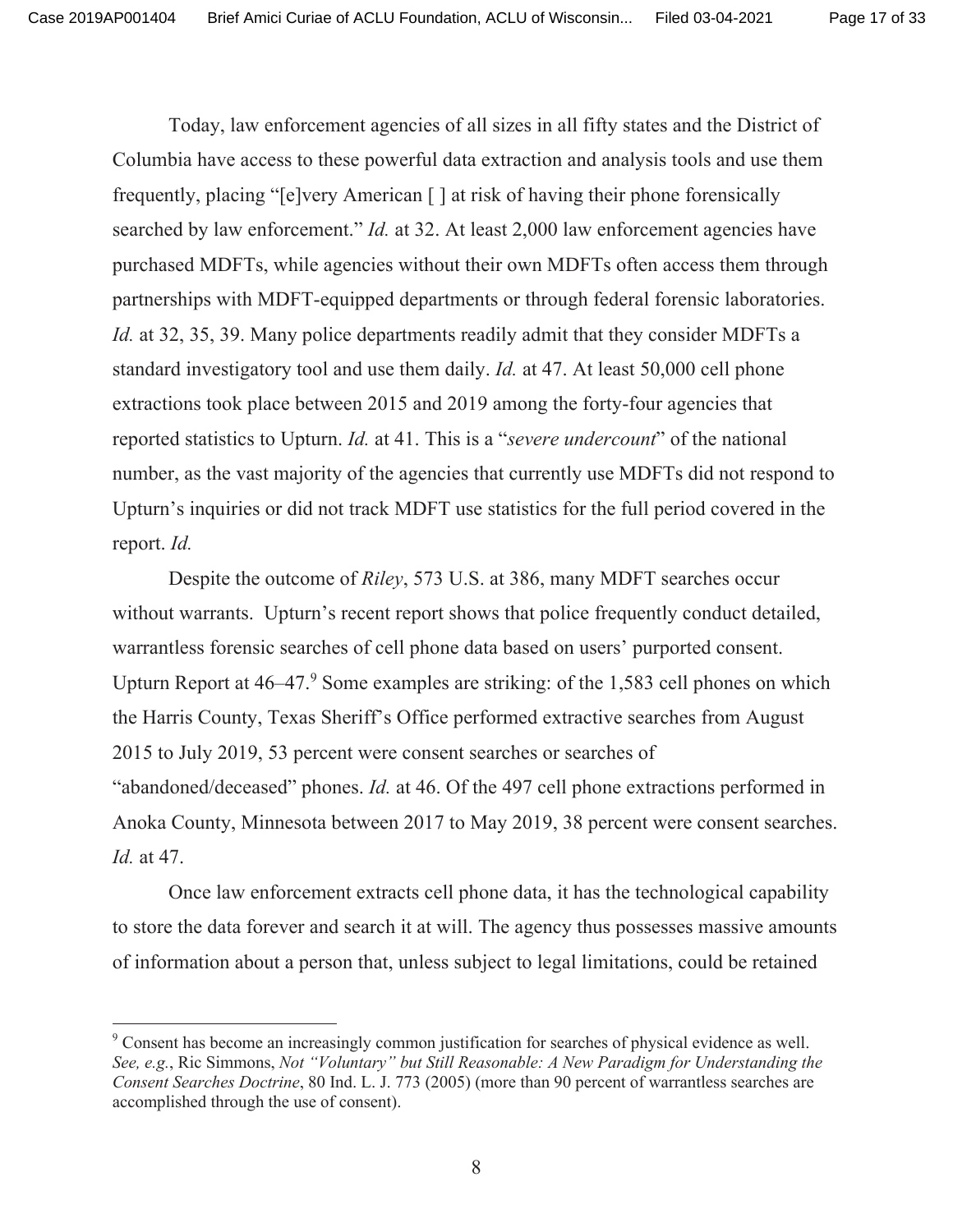Page 18 of 33

indefinitely and searched at a later date. This is an unreasonable power for police to wield without strict constitutional review and independent judicial oversight.

#### **CONSENT-BASED SEARCHES OF DIGITAL DATA MUST BE** П. NARROWLY SCOPED IN CATEGORY AND PURPOSE TO THE **OWNER'S EXPLICIT PERMISSION.**

Both consent searches and warrant-based searches are "limited by the terms of [their] authorization." *Walter v. United States*, 447 U.S. 649, 656 (1980). This requirement helps avoid the indiscriminate searches and seizures that were the "immediate evils" motivating adoption of the Fourth Amendment. *Id.* at 657 (citing Payton v. New York, 445 U.S. 573, 583 (1980)). Further, as this Court has held, searches and seizures conducted on the basis of consent are reasonable only if conducted within the scope of the consent. See State v. Randall, 2019 WI 80, ¶ 10, 387 Wis. 2d 744, 930 N.W.2d 223. Given that cell phone searches can reveal voluminous amounts of people's most sensitive information through advanced forensic tools and the enormous privacy implications of allowing broad law enforcement access to this data, courts should narrowly interpret the scope of consent when a cell phone search is in question.

A reasonable person in Burch's position would consider their consent to search a cell phone to extend only to categories of data explicitly discussed with law enforcement in lay terms—not a forensic search of the phone's entire contents. A reasonable person would not expect a vague consent form to override previously limited verbal consent. Moreover, just as a warrant limits the scope of a search to the crime supported by probable cause, a reasonable person would also consider their consent to extend only to a search for evidence of the crime under investigation, and not to indefinite storage and use of their data to develop leads for investigations of other crimes.

Given the breadth and sensitivity of data on cell phones—the exact kind of information the Supreme Court said required heightened constitutional protections in *Rilev*, 573 U.S. 373—the risks of a consent search to the device owner are severe. Consent searches are especially problematic because they are conducted without judicial authorization or oversight. Allowing law enforcement's unfettered access to Burch's

 $\mathbf Q$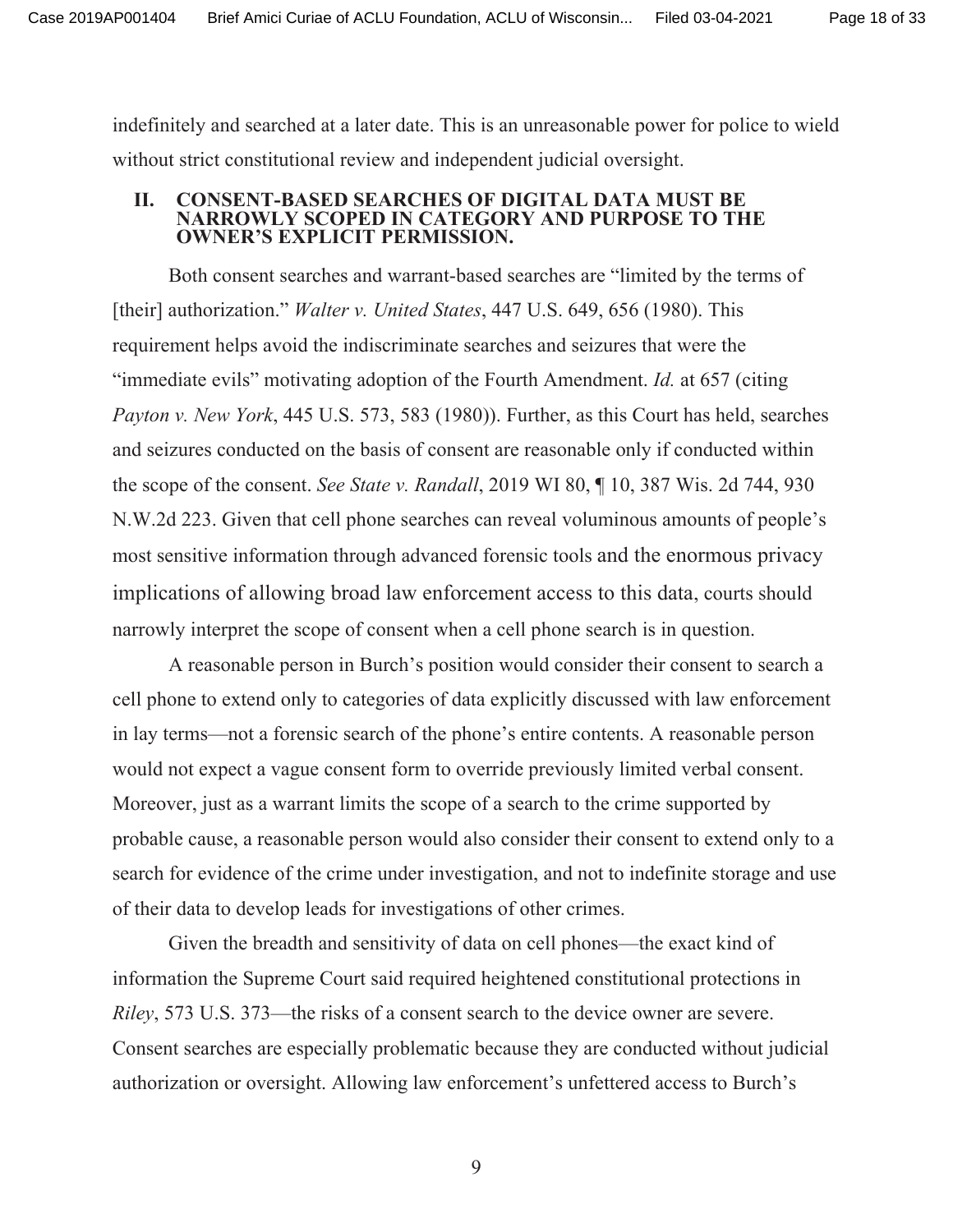complete cell phone data in this case and the subsequent searches that police conducted months after that data was collected, for purposes never contemplated at the time of consent, would mean that the government may invade any individual's privacy including victims' and witnesses'—in a similar manner without due justification in future cases.

A. A reasonable person would understand consent to search their cell phone as limited to common-sense categories of relevant information, such as the text messages in this case, and not to include a full forensic download and analysis.

A reasonable person would not believe that giving consent to search the text messages on their cell phone, or even to "the information" stored there, would mean they were giving the police permission to perform a complete search of the phone or to use MDFTs to extract and store all of the phone's data. Consent searches have always been limited by the scope of the permission granted. *Florida v. Jimeno*, 500 U.S. 248, 252 (1991). Especially given the unique nature of digital data and the powerful tools law enforcement agencies now possess, it is objectively reasonable to define consent to search a cell phone as including only a limited, manual search, at least in the absence of clear and unambiguous evidence to the contrary. Otherwise, voluminous and intimate data would be readily subject to indiscriminate police review. The consent exception, which was largely developed prior to the advent of phones that store enormous amounts of data, should not be used to expand access to digital data, which the U.S. Supreme Court has held should be subject to more, not less, Fourth Amendment protection. Riley, 573 U.S. at 393.

Courts evaluate consent for Fourth Amendment search purposes by asking whether the search was "voluntary," which "is a question of fact to be determined from all the circumstances." Schneckloth v. Bustamonte, 412 U.S. 218, 248–49 (1973). "No single criterion controls [the] decision." State v. Phillips, 218 Wis. 2d 180, 126, 577 N.W.2d 794 (1998). "The State bears the burden of establishing, clearly and convincingly, that a warrantless search was reasonable and in compliance with the Fourth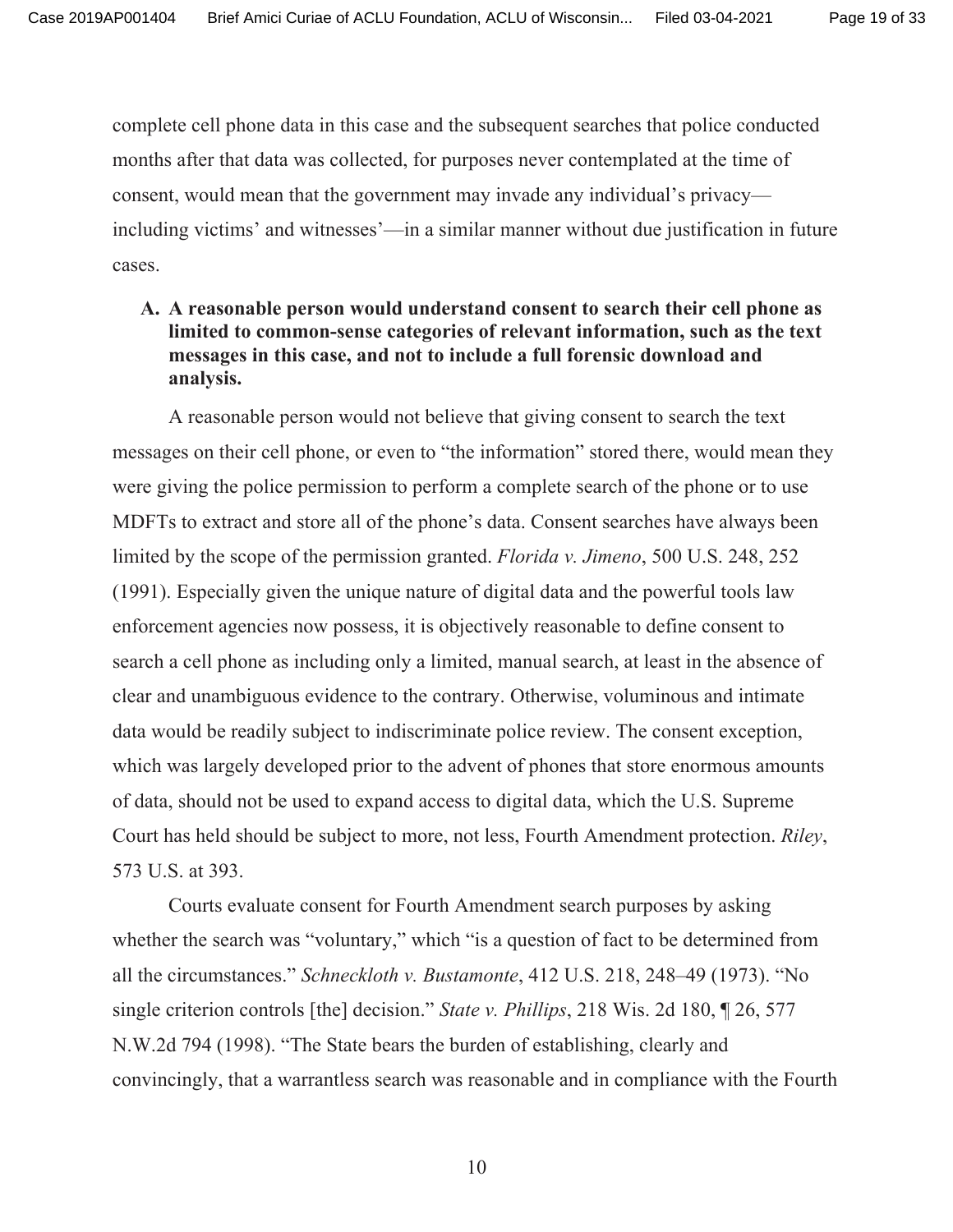Page 20 of 33

Amendment." State v. Matejka, 2001 WI 5, ¶ 18, 241 Wis. 2d 52, 621 N.W.2d 891.

With that in mind, common intuition about how cell phones work would limit consensual access to particular categories of data found on a device, rather than the entire corpus. When a person looks for information on their own cell phone, they commonly open a particular app, such as text messages or email. They then search that specific category of data, either by scrolling through messages or by typing a query term in the search bar and pressing "Enter." The owner reasonably expects the same common-sense "search" when giving consent to police.

However, when police use a MDFT to search a phone, the individual "likely" doesn't even have a rough idea of what's really about to happen to their phone." Upturn Report at 60. The public generally does not know that MDFTs exist, how they work, or that police departments use them to conduct forensic searches of phones. Before Upturn's report, there was essentially no public accounting of how often police use MDFTs, the broad range of investigations in which they do so, how much data they uncover, their analytic capabilities, and what happens with the data afterwards. If privacy experts are only beginning to pierce the veil of police MDFT use, ordinary citizens cannot be expected to understand and consent to extractive searches.

Under these circumstances, the layperson's common-sense understanding that consent applies to particular categories of data on a device, and not to all information, should rule. United States v. Morton illustrates this point. 984 F.3d 421 (5th Cir. 2021). In *Morton*, given the nature of the crime, the court determined that probable cause was sufficient to support a warrant to search only certain aspects of a phone—but not others. *Id.* at 426. Noting that the Supreme Court's decision in *Riley* rested in part on the observation that "a cell phone's capacity allows even just one type of information to convey far more than previously possible," the *Morton* court held that "*Riley* made clear" that [] distinct types of information, often stored in different components of the phone, should be analyzed separately." *Id.* Just as "[c]onsent to search a garage would not implicitly authorize a search of an adjoining house," *Walter*, 447 U.S. at 656–57, consent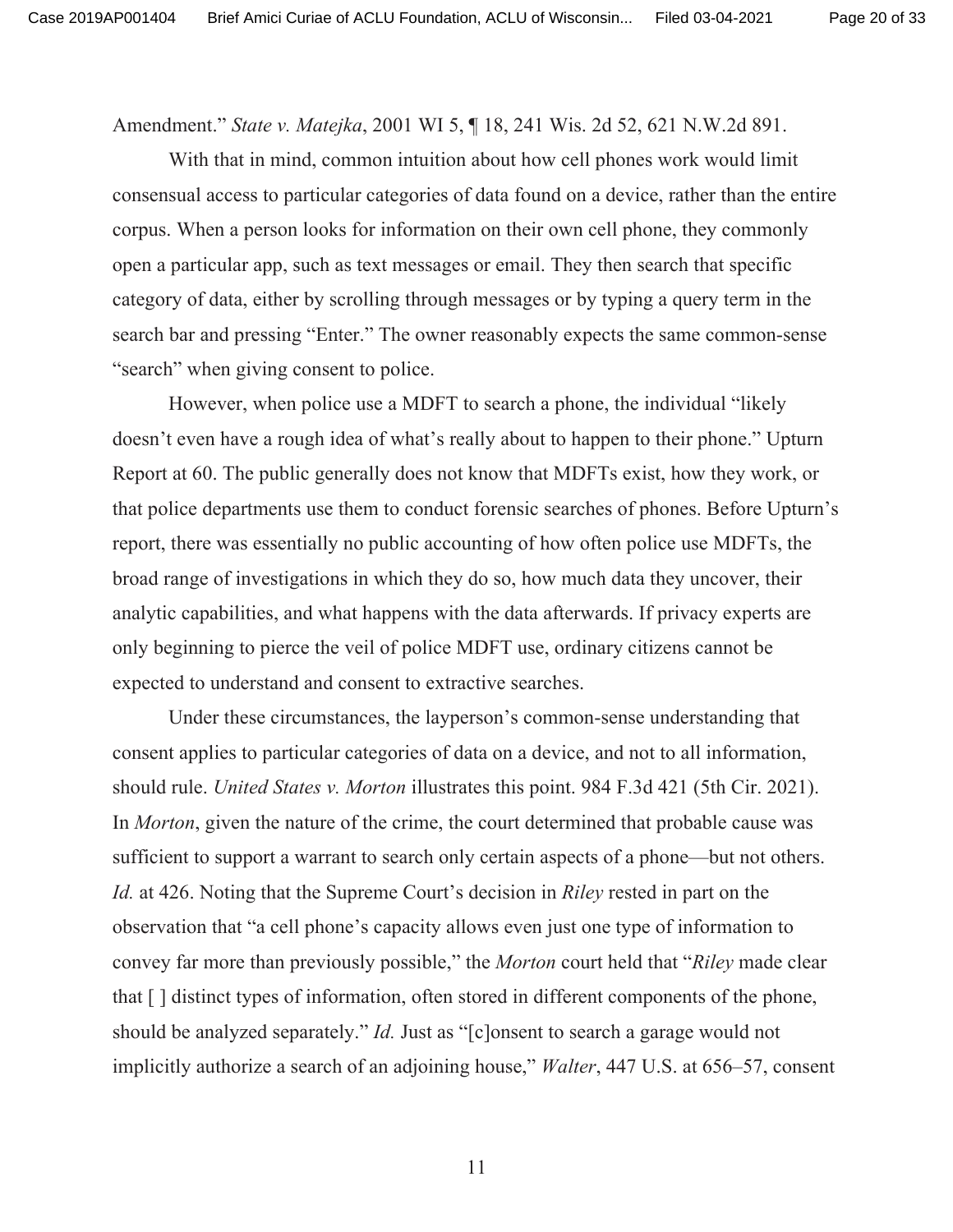to search "information" on a phone is limited by the category of information made salient by the context of the consent.

This limitation on the categories of data that can be searched also applies to deleted information, information stored in the cloud, and data, such as incoming messages, that did not exist when law enforcement first received consent to search. Individuals generally do not give prospective consent to a search for information they did not know or expect to be on the phone. An ordinary person does not know that data they delete from their device is still "on" it and does not expect that anyone in possession of the phone can access deleted information. See Upturn Report at  $21-22$ . Further, when a person deletes data from their phone, they clearly indicate that they do not want anyone, including law enforcement, to look at the data, thus excluding it from the scope of consent. Similarly, accessing data stored on the cloud and not actually resident on the device also dramatically expands the scope of a search. *Riley*, 573 U.S. at 397. As the *Riley* Court explained, "[t] reating a cell phone as a container whose contents may be searched incident to an arrest is a bit strained as an initial matter. But the analogy erumbles entirely when a cell phone is used to access data located elsewhere, at the tap of a screen." *Id.* (citations omitted). Finally, information received while the phone is in law enforcement's possession may change the individual's decision to consent and thus cannot be considered within the scope of the original consent.

Here, the evidence shows that Burch gave consent only to a limited search of his text messages. In response to Detective Bourdelais's inquiry about text messages that would corroborate his story that he was not in the neighborhood of the hit-and-run, Burch agreed that Detective Bourdelais could search those messages. State v. Burch, No.  $2019AP1404-CR$ , at 3 (Wis. Ct. App. Oct. 20, 2020). Detective Bourdelais then inquired whether Burch would be willing to let the police download "the information" off the phone. *Id.* at 4. A reasonable person would have understood this to mean download "the information" they had previously discussed—the text messages.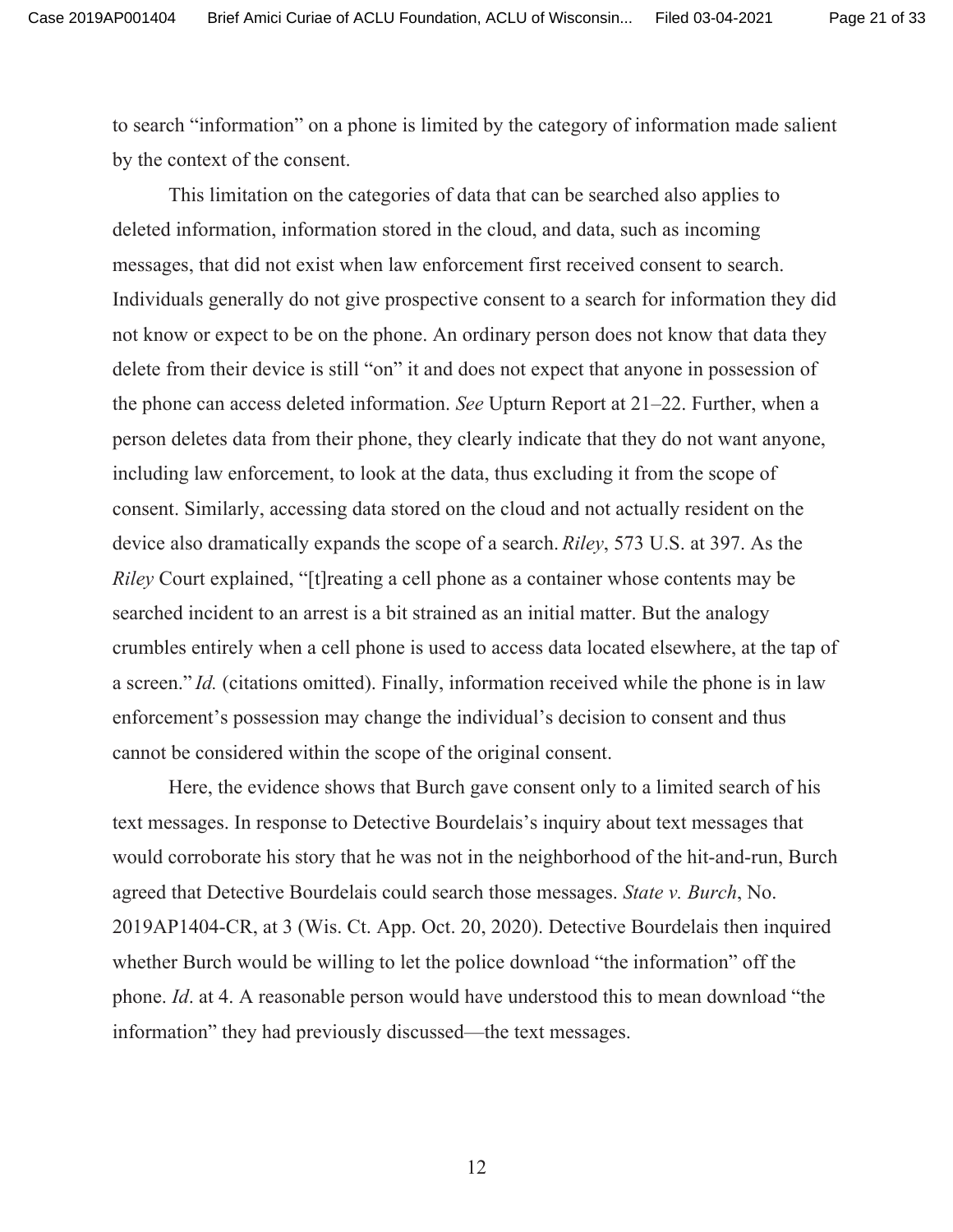## B. Consent searches are also limited in scope to the purposes for which a reasonable person would understand their data is being examined.

When agreeing to a cell phone search, a reasonable person believes that they agree to a search for evidence of crimes related to the investigation at hand. Searches for evidence of unrelated crimes will generally be outside of the scope of consent and unconstitutional.

"The scope of a search is generally defined by its expressed object." Jimeno, 500 U.S. at 251. In *Jimeno*, the officer told the defendant that he wanted to search his car for narcotics and the defendant consented. That consent necessarily included permission to search containers in the car that might hold drugs. *Id*. The consent does not include searches of areas of the car or packages which could not contain narcotics. Similarly, Burch's consent to search his texts in connection with the hit-and-run does not cover different types of files, nor evidence of a different offense.

Inspections are "limited to the purposes contemplated by the [consenting] suspect." United States v. Blocker, 104 F.3d 720, 728 (5th Cir. 1997) (quoting United States v. Bosse, 898 F.2d 113, 115 (9th Cir. 1990)). Police are not allowed to misrepresent the purpose for consent. If they do, the consent is invalid. "A ruse entry when the suspect is informed that the person seeking entry is a government agent but is misinformed as to the purpose for which the agent seeks entry cannot be justified by consent." Bosse, 898 F.2d at 115. The searches here should have been limited to the purpose that Burch, or a reasonable person in his position, contemplated—evidence of the hit-and-run, and not some other crime.

## C. Limitations on consent are particularly important because consent searches of cell phones raise unique concerns about law enforcement coercion.

People may feel coerced to offer consent when law enforcement seizes or threatens to search their cell phones. Scholars and practitioners have long criticized the consent exception to the Fourth Amendment's warrant requirement on policy grounds, often referencing the inherently coercive nature of law enforcement "requests." See, e.g.,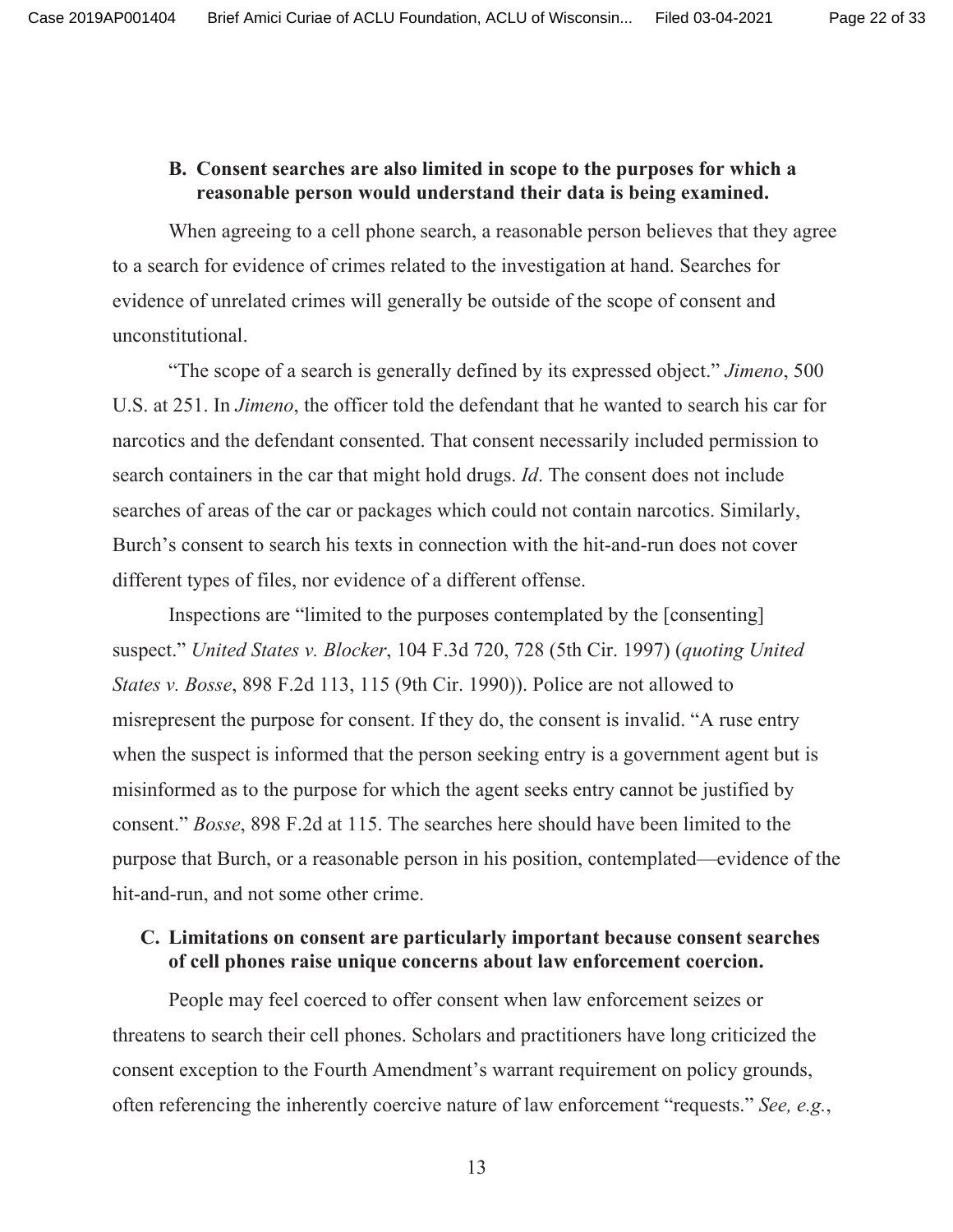Marcy Strauss, Reconstructing Consent, 92 J. Crim. L. & Criminology 211, 236 (2002) ("most people would not feel free to deny a request by a police officer"); Janice Nadler, No Need to Shout: Bus Sweeps and the Psych. of Coercion, 2002 Sup. Ct. Rev. 153, 156 (2002) ("the fiction of consent in Fourth Amendment jurisprudence has led to suspicionless searches of many thousands of innocent citizens who 'consent' to searches under coercive circumstances"). Many have also observed that coercion is particularly present for people of color, and especially Black Americans, who may fear physical harm if they decline a request from a law enforcement officer. See, e.g., Devon W. Carbado, (E)Racing the Fourth Amend., 100 Mich. L. Rev. 946, 971, 972 & n.121, 973 (2002); United States v. Washington, 490 F.3d 765, 768–69 (9th Cir. 2007) (finding lack of consent after two incidents where white police officers shot African Americans during traffic stops).

In the cell phone context, people may feel additional coercion to consent to a search just to get their device back. Cell phones perform many essential functions, serving as prescription drug reminders,<sup>10</sup> and lifelines to app-based services such as Uber and Lyft. People who find themselves questioned by law enforcement may feel pressured to acquiesce to search requests to quickly regain access to the device, for example to call the babysitter and say that they've been delayed and will be home late.

## D. Consent forms deserve little weight because they often fail to provide people facing an investigation sufficient information about their rights or about what a search means.

As the State concedes, "a general consent form can be overridden by more explicit statements." State Br. at 17. In practice, consent forms should get little weight in determining the scope of consent in the mind of a reasonable person. Research shows both that consent forms fail to inform people of their rights and that most people do not read consent forms. Police often use generic consent forms to authorize broad forensic

<sup>&</sup>lt;sup>10</sup> J.D. Biersdorfer, *Getting Alerts from a Digital Pillbox*, N.Y. Times (June 5, 2017), https://perma.cc/M4DR-DABR. ("The App Store stocks several dozen pharmaceutical apps designed to organize your pills, schedule doses and remind you to take your medicine.").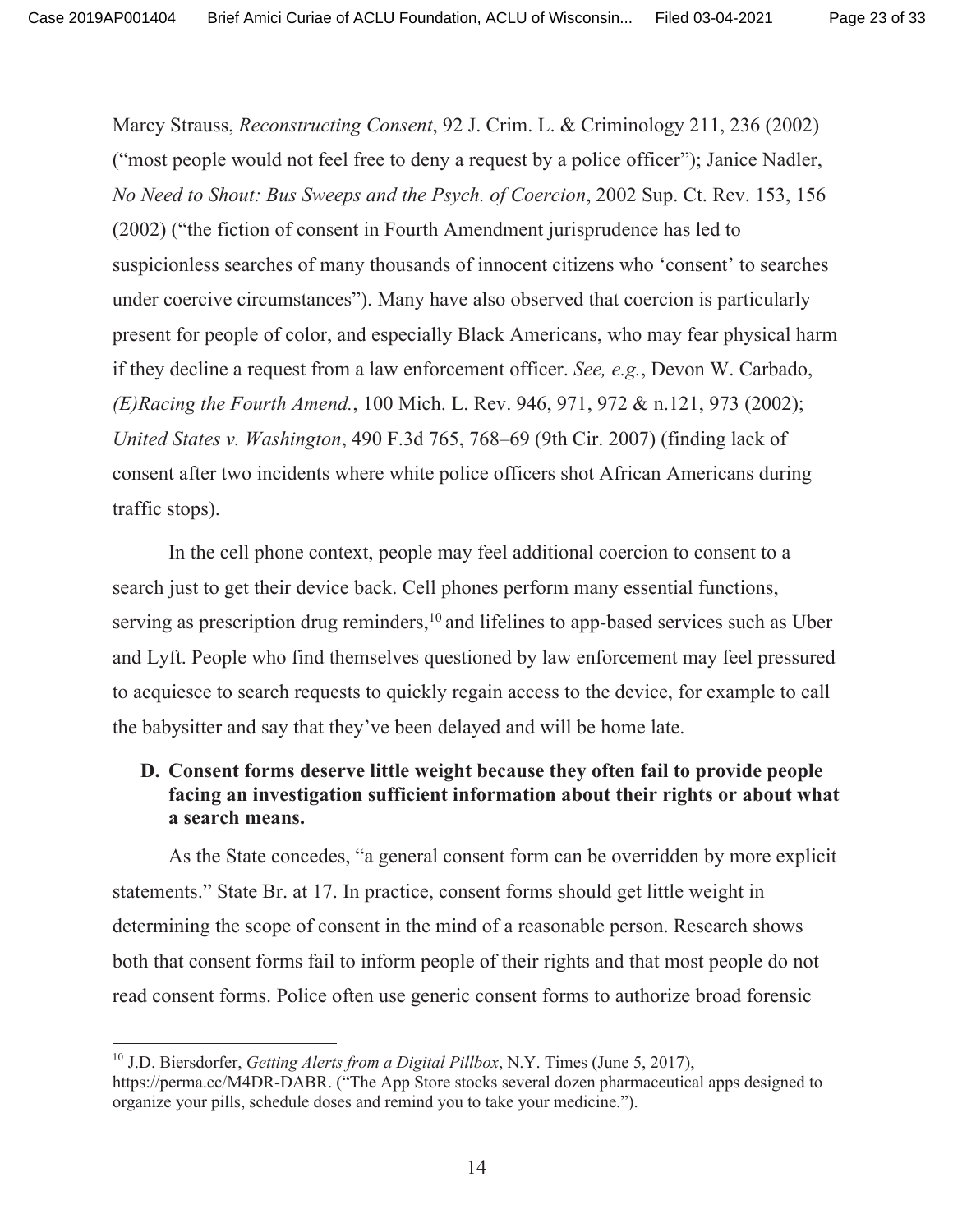Page 24 of 33

phone searches. Most agencies' consent forms fail to specify how police search the phone, which tools they use, the scope of the search, how long they intend to retain the data, and the purposes to which that data may be put. Upturn Report at  $60 \& n.195$ . The form at issue in this case is a prime example. It purported to give "Officer Bourdelais or any assisting personnel permission to search my Samsung Cellphone." R. 234:12, App'x at 111; R. 78, App'x at 114. Consent forms that do not clearly describe the searches they supposedly authorize should not override evidence of a more limited scope of consent, such as the explicitly limited access to "text messages" that Burch gave in this case.

Further, a wide body of research shows that across different contexts, most people do not read consent forms. See, e.g., Benjamin D. Douglas et al., Some Rschs. Wear Yellow Pants, but Even Fewer Participants Read Consent Forms: Exploring and Improving Consent Form Reading in Human Subjects Rsch., 26 Psych. Methods 61 (2021) ("Participants do not thoroughly read, comprehend, or recall information in consent forms" in medical trials or procedures.). This is particularly true when the person is in police custody, under investigation, or otherwise confronted with the power of the state. "[A] consent form may do relatively little to improve a suspect's understanding of her rights, particularly when the suspect is poorly educated, frightened, or otherwise unable to understand the form." Nancy Leong & Kira Suyeishi, Consent Forms and Consent Formalism, 2013 Wis. L. Rev. 751, 753 (2013). Further, "once the suspect has been given the form, the inclination is merely to read it rather than to engage in a dialogue with the officer designed to clarify the meaning of the form." *Id.* at 789.

All of these factors mean written consent forms are not especially persuasive or binding evidence that a reasonable person consented to a particular search. Here, the existence of a signed consent form should not override Burch's limited verbal consent to search his text messages. The consent waiver Burch signed did not specify what areas of his phone would be searched, what tools would be used to conduct the search, or what would happen to his data following the search. State v. Burch, No. 2019AP1404-CR, at 4. Nor is there any indication in the record that Detective Bourdelais explained any of these things to Burch, which could have lent more weight to the form in a "totality of the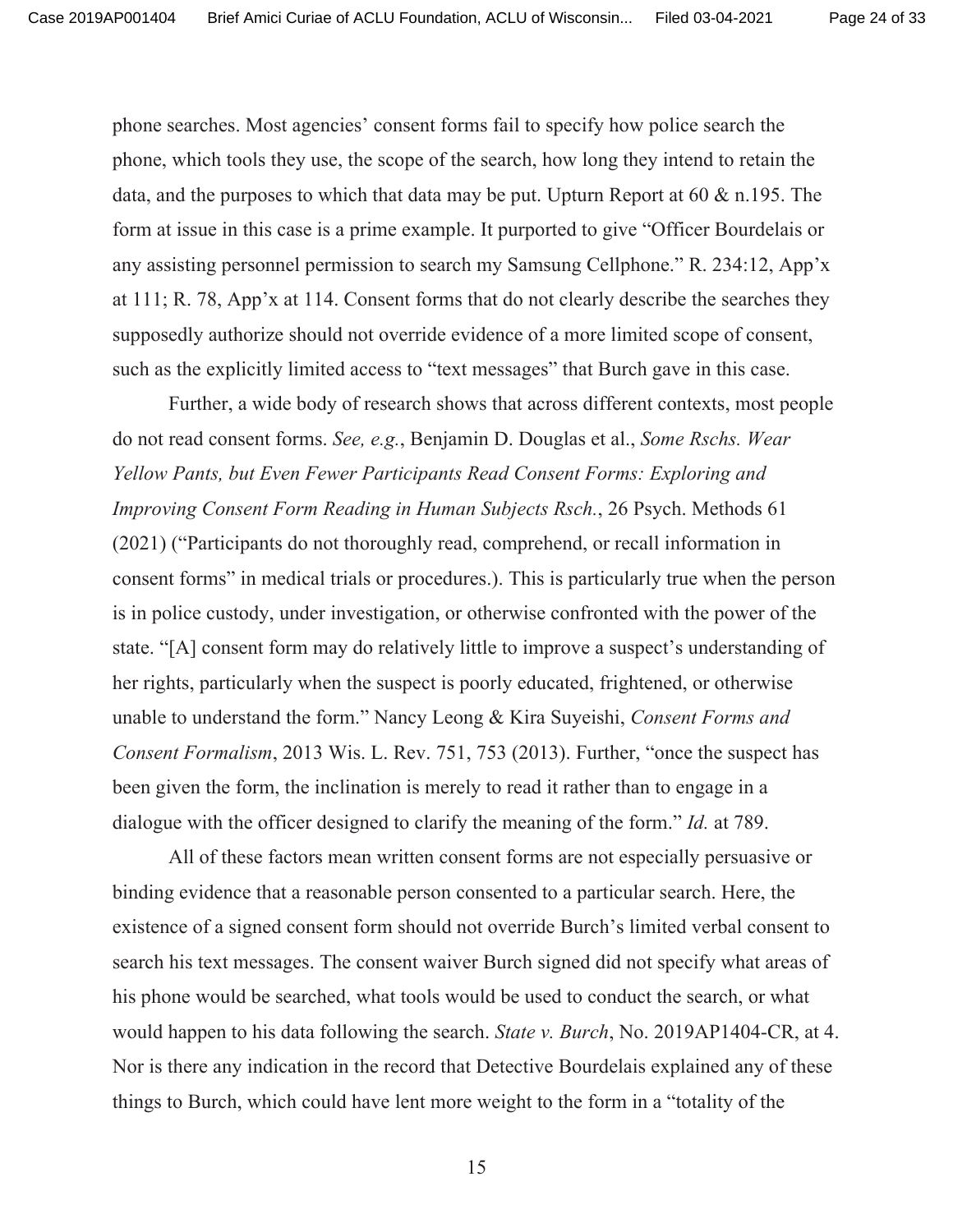Page 25 of 33

eircumstances" analysis of the scope of consent. For these reasons, this Court should find that Burch's consent to search his cell phone extended no further than his text messages.

## III. THE RETENTION OF BURCH'S CELL PHONE DATA VIOLATED THE **FOURTH AMENDMENT.**

The government's ongoing retention of Burch's cell phone data was unreasonable because it seized data outside of the scope of consent; it retained data that was nonresponsive to the hit-and-run investigation;<sup>11</sup> and it retained the data after the State concluded that Burch was not a suspect in that investigation. At each of these points, the government had at most a limited interest in holding Burch's data. Burch's privacy interest in his own data dwarfed the State's interest. Therefore, the seizure of Burch's data was unreasonable and violated his Fourth Amendment rights.

## A. Copying Burch's digital data constituted a seizure under the Fourth Amendment.

By copying data on Burch's phone, the Green Bay Police Department ("GBPD") effected a seizure within the meaning of the Fourth Amendment. "A 'seizure' of property b) occurs when there is some meaningful interference with an individual's possessory interests in that property." *United States v. Jacobsen*, 466 U.S. 109, 113 (1984). As Justice Stevens wrote in *United States v. Karo*, "[t]he owner of property, of course, has a right to exclude from it all the world, including the Government, and a concomitant right to use it exclusively for his own purposes."  $468$  U.S.  $705$ ,  $729$  (1984) (Stevens, J., concurring in part and dissenting in part). Just as physical property may be "seized" within the meaning of the Fourth Amendment, so too may digital property. See, e.g., United States v. Werdene, 883 F.3d 204, 212 (3d Cir. 2018) (government software "seized" information from defendant's computer); *United States v. Ganias*, 755 F.3d 199, 137 (2nd Cir. 2016) (en banc); *United States v. Comprehensive Drug Testing, Inc.,* 

 $^{11}$  "Responsive data" generally refers to information relevant to probable cause while "non-responsive" data" means irrelevant information police were nevertheless permitted to overseize as a matter of administrative convenience. Here, we use "non-responsive data" to include information other than the text message data as well as any data on the phone that did not relate to the initial hit-and-run investigation.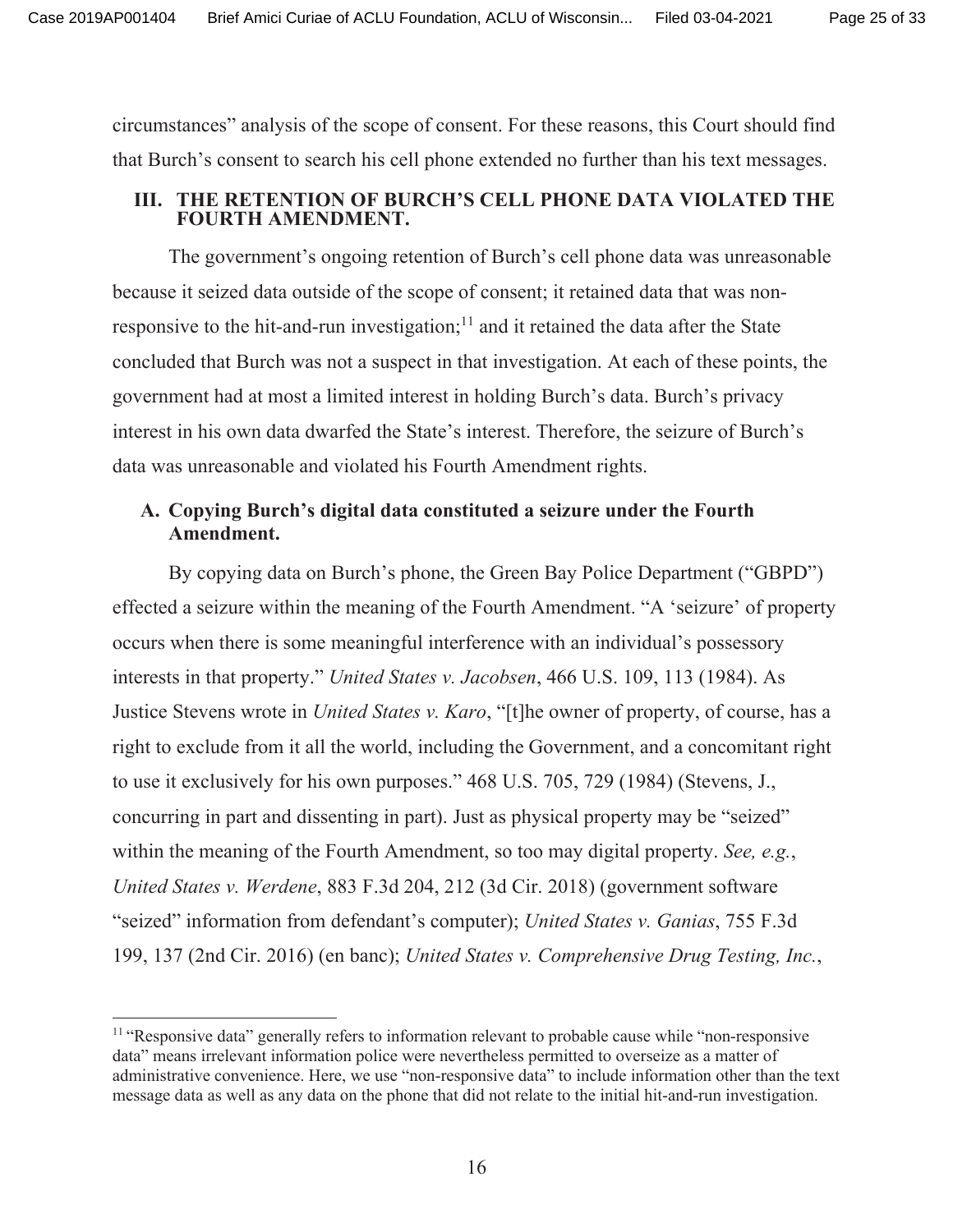621 F.3d 1162 (9th Cir. 2010) [hereinafter CDT] (en banc) (per curiam) (referring to the copying of electronic data as a seizure throughout the opinion).

When the GBPD copied the contents of Burch's phone, they deprived him of core possessory interests: the rights to exclude others from using his data and to dispose of his data as he saw fit. The Brown County Sheriff's Office ("BCSO") repeated these deprivations when it obtained another copy of the data from the GBPD. These acts of copying constituted two separate seizures under the Fourth Amendment.

### B. It was unreasonable for the State to retain everything on Burch's phone.

The Supreme Court has made clear that "a seizure lawful at its inception can nevertheless violate the Fourth Amendment because its manner of execution unreasonably infringes possessory interests protected by the Fourth Amendment[]." Jacobsen, 466 U.S. at 124. To determine whether a given seizure is reasonable under the Fourth Amendment, the Court looks to whether it "was reasonably related in scope to the circumstances which justified the interference in the first place." Terry v. Ohio, 392 U.S. 1, 20 (1968). Thus, in *United States v. Place*, for example, the Court held that although an initial seizure of luggage for the purpose of subjecting it to a "dog sniff" test was reasonable, prolonging that detention by ninety minutes was "sufficient to render the seizure unreasonable." 462 U.S. 696, 710 (1983); see also Jacobsen, 466 U.S. at 124 n.25 ("The seizure became unreasonable because its length unduly intruded upon constitutionally protected interests.").

The recognition that an initially justified seizure may become unreasonable solely due to ongoing detention is particularly important in cases involving the search of electronic devices. Because evidence on these devices may be intermingled with a large amount of irrelevant data, courts frequently permit the government to initially seize data beyond the scope of its authorization to facilitate later targeted searches. See, e.g., CDT, 621 F.3d at 1177 (recognizing the "reality that over-seizing is an inherent part of the electronic search process"). But the government does not have an independent right to hold the data it gains through overseizure; that data is instead obtained through "a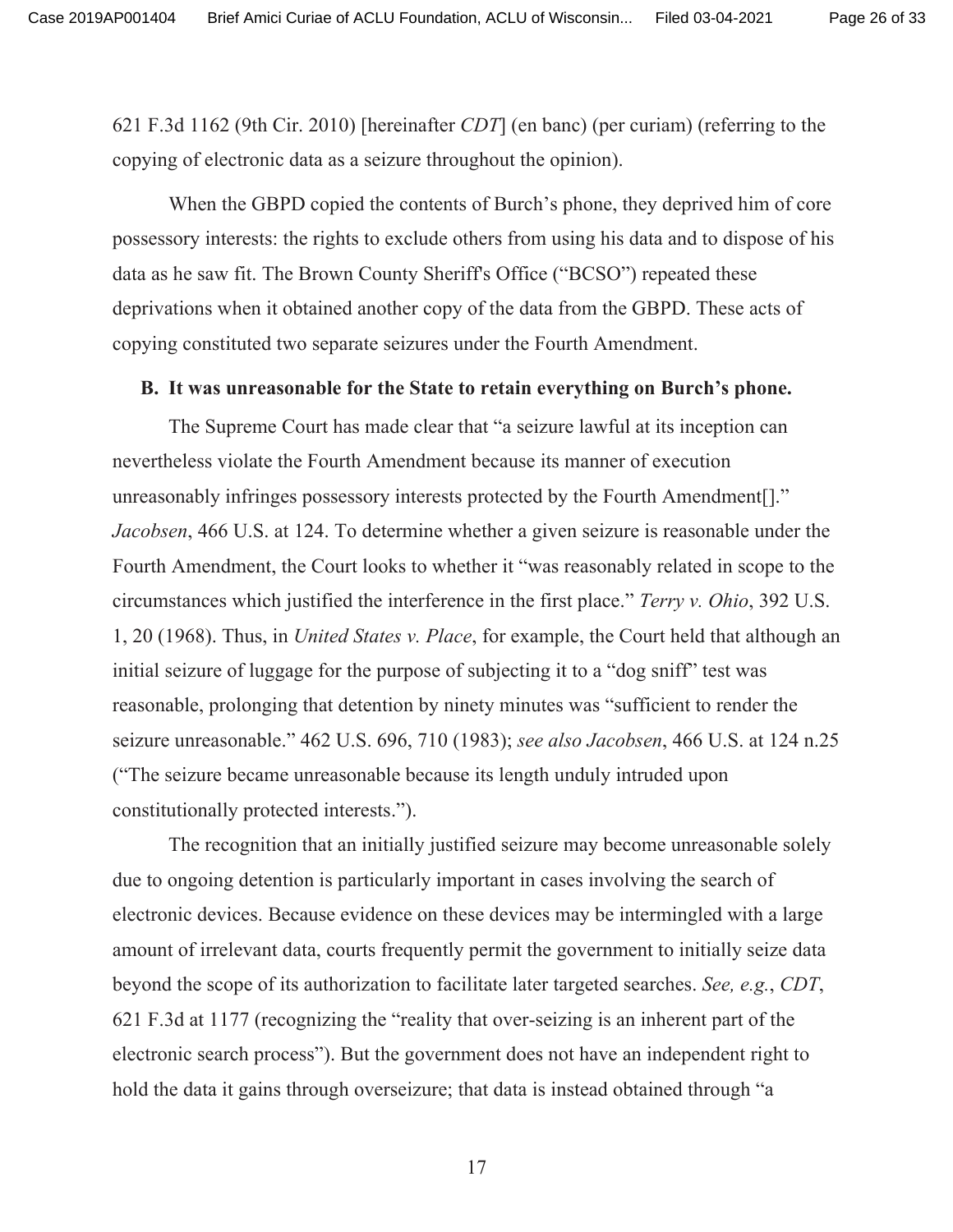courtesy that was developed for law enforcement." People v. Thompson, 28 N.Y.S.3d 237, 259 (N.Y. Sup. Ct. 2016); see United States v. Tamura, 694 F.2d 591, 595 (9th Cir. 1982) ("The wholesale *seizure* for later detailed examination of records not described in a warrant is significantly more intrusive, and has been characterized as 'the kind of investigatory dragnet that the [F] ourth [A] mendment was designed to prevent." (citation omitted)).

Thus, the Fourth Amendment does not allow the government to profit from its overseizure of digital data. See CDT, 621 F.3d at 1177 (declaring in context of search authorized by warrant "[t] he process of segregating electronic data that is seizable from that which is not must not become a vehicle for the government to gain access to data which it has no probable cause to collect."). When the government overseizes data as part of a device search, "[t] he potential for privacy violations occasioned by an [additional] unbridled, exploratory search . . . is enormous," United States v. Galpin, 720 F.3d 436, 447 (2d Cir. 2013). As a result, the Fourth Amendment particularity requirement "assumes even greater importance" where digital evidence is concerned than it does in the physical evidence context. *Id.* at 446.

The U.S. Supreme Court has articulated a balancing test to determine when a seizure becomes unreasonable. Courts "must balance the nature and quality of the intrusion on the individual's Fourth Amendment interests against the importance of the governmental interests alleged to justify the intrusion." Jacobsen, 466 U.S. at 125 (citation omitted). The same balancing test can be used to determine the reasonableness of the government's seizure and continued retention of individuals' digital data.

Because a person's privacy and possessory interests in the whole of the electronic data on a device are of the highest significance—these devices "hold for many Americans" the 'privacies of life," Riley, 573 U.S. at 403 (citation omitted)—courts must apply intense scrutiny to the government's asserted interests and ensure the government intrusion is properly cabined. The government may have an interest in initially overseizing data so that, for example, it can later use the proper search tools and does not have to effectuate a targeted search on site. Here, the forensic investigator created a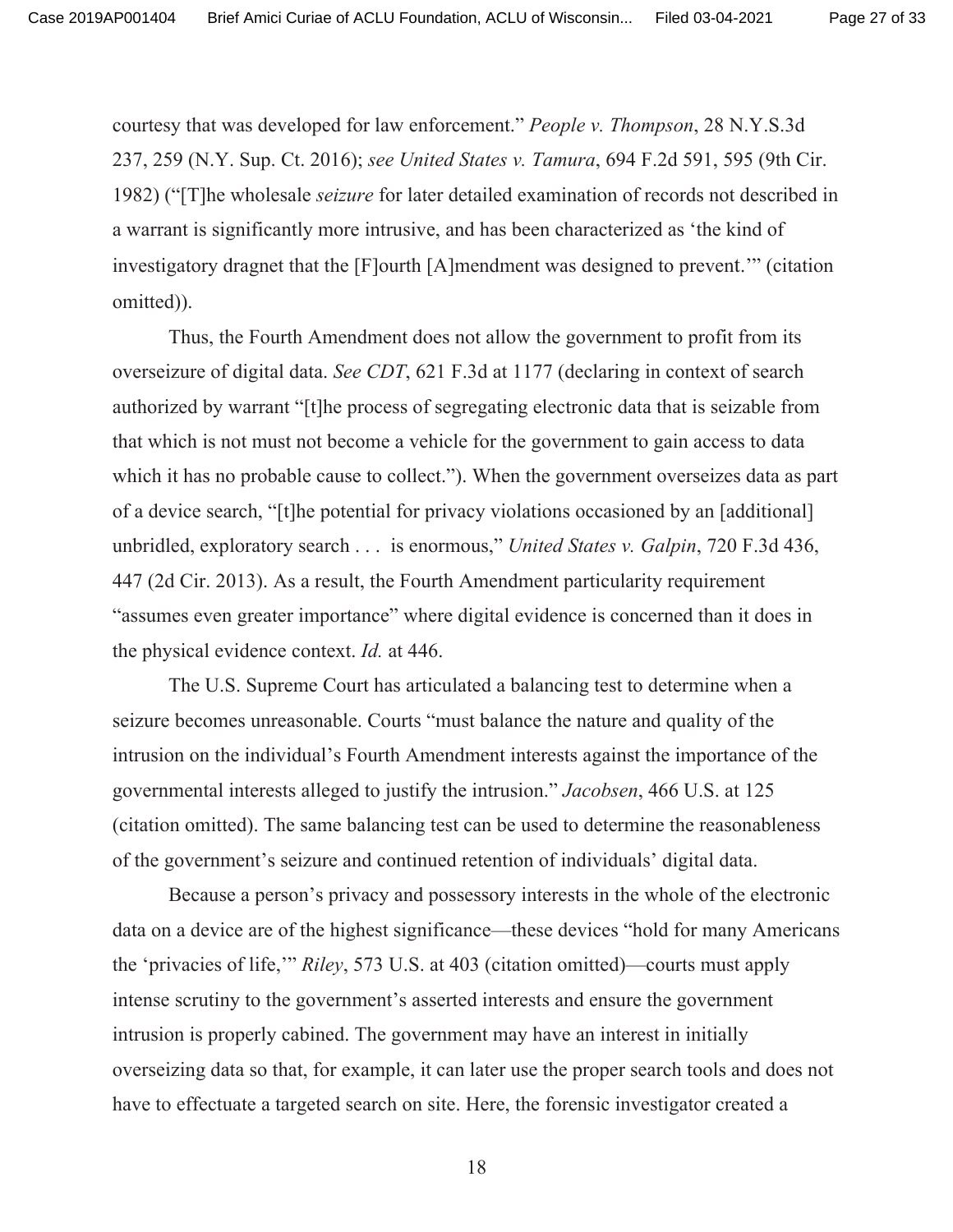report containing all communications back and forth after June 7. See State Br. at 11. Even if the GBPD were justified in initially overseizing Burch's data—for example, if this Court were to find that Burch's consent extended beyond his text messages—after the police generated the report, the agency's legitimate interests in retaining the rest of Burch's data were minimal. See United States v. Metter, 860 F. Supp. 2d 205, 212 (E.D.N.Y. 2012) (government's fifteen-month delay in reviewing seized electronic evidence and segregating non-responsive data was unreasonable).

The GBPD's interests in retaining Burch's data were diminished even further when he was no longer a suspect.<sup>12</sup> The State has offered no good reason for keeping the data contained in the hit-and-run report, never mind the entirety of the data. Because Burch was no longer a suspect and the data on his phone was irrelevant to the investigation of any other suspect, the State's argument that it needed to retain all of Burch's data to properly authenticate the download, State Br. at 22–24, fails. At that point, Burch's privacy and possessory interests in his data outweighed the government's interests, and any retention of data outside the scope of the first investigation—at least any data not included in the report—was unreasonable.

## C. The Fourth Amendment requires that law enforcement purge or return unreasonably seized digital data.

To effectuate the Fourth Amendment's guarantee against unreasonable seizures, this Court should require that law enforcement purge unreasonably seized data. The rule is a straightforward application of the Supreme Court's decision in *Andresen v*. *Maryland*, 427 U.S. 463 (1976).<sup>13</sup> There, the Supreme Court affirmed that with respect to

<sup>&</sup>lt;sup>12</sup> The State argues that the record does not clearly demonstrate whether or not the hit-and-run investigation was over. Even if true, the burden of justifying a warrantless search or seizure falls on the government, not on the defendant. Kentucky v. King, 563 U.S. 452, 474 (2011).

<sup>&</sup>lt;sup>13</sup> This approach is also consistent with common understanding at the time of the Framers. A recent scholarly article establishes that the Framers understood that seized evidence had to be brought before a magistrate who then had the authority to return evidence seized outside of the scope of a warrant to the property owner. See Laurent Sacharoff, The Fourth Amend. Inventory as a Check on Digit. Searches, 105 Iowa L. Rev. 1643, 1687 (2020) ("The original practice provides a surprisingly unambiguous picture of the central role the return played in England and the colonies, both as ordinary practice and as important rhetoric leading to the Fourth Amendment.").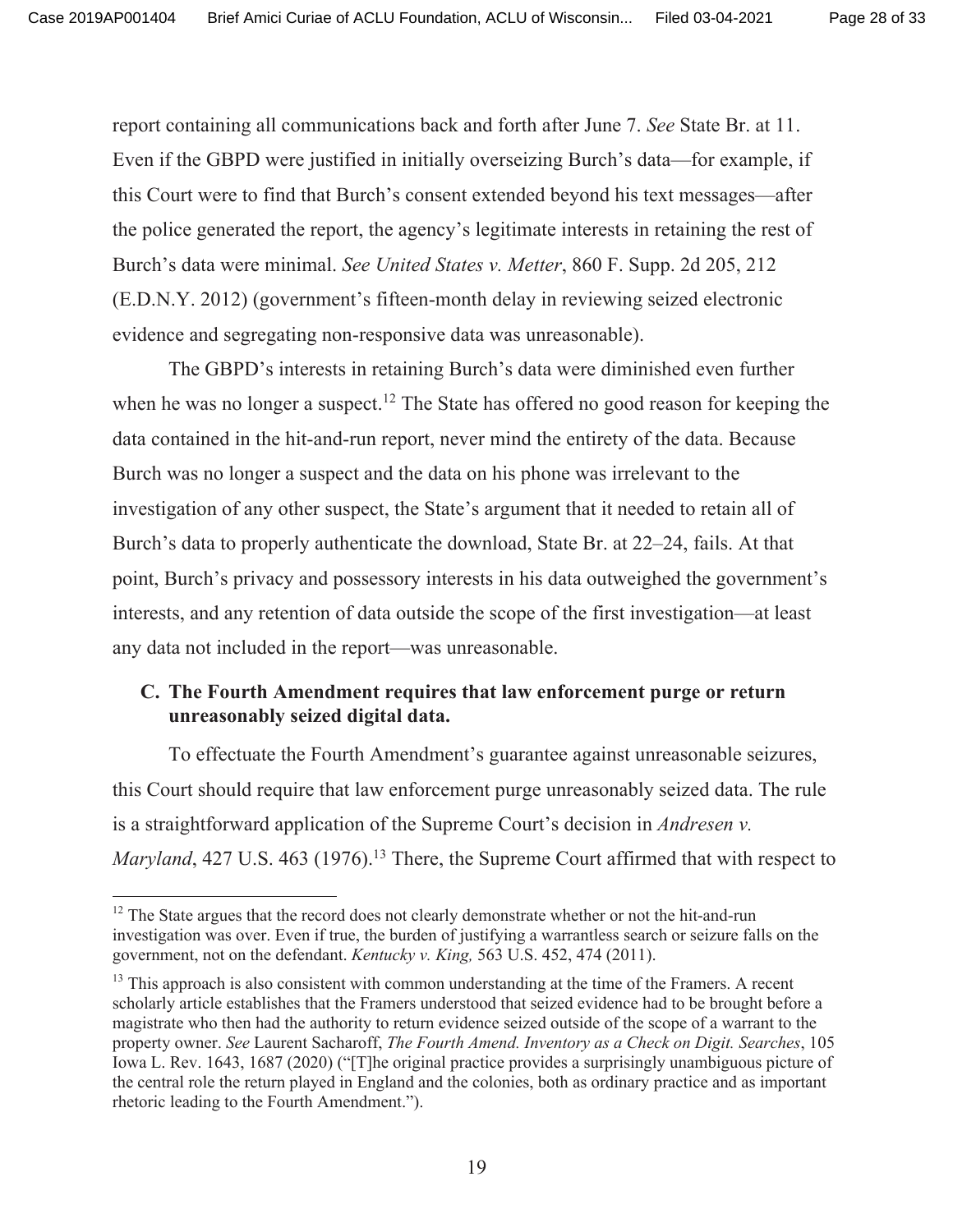papers that exceeded the scope authorized by the government's search warrant, "the State" was correct in returning them voluntarily," *Id.* at 482 n.11. The same rule that covers paper records that the government has no right to hold—that they must be returned to the full control of their owner—applies also to digital data. Even the U.S. Department of Justice has recognized that the government has a duty to purge non-responsive files. See Ganias, 824 F.3d at 238 (Chin, J., dissenting) (government agent acknowledged he should have returned or destroyed non-responsive items after a "reasonable period" of off-site review). Lastly, several federal courts have drawn a purge requirement from the Fourth Amendment as they have denied warrant applications on the grounds that the government did not adequately establish a procedure to purge data beyond the scope of the authorization. See In re Search of Black iPhone 4, 27 F. Supp. 3d 74, 80 (D.D.C. 2014); In re Search of Info. Associated with the Facebook Acct. Identified by the Username Aaron. Alexis That Is Stored at Premises Controlled by Facebook, Inc., 21 F. Supp. 3d 1, 10 (D.D.C. 2013); In the Matter of the Search of Premises Known as a Nextel Cellular Tel., No. 14-MJ-8005-DJW, 2014 WL 2898262, at \*10 (D. Kan. June 26, 2014); Matter of the Search of Apple iPhone, IMEI 013888003738427, 31 F. Supp. 3d 159, 166 (D.D.C. 2014); Matter of Search of ODYS LOOX Plus Tablet Serial No. 4707213703415 in Custody of United States Postal Inspection Serv., 1400 New York Ave NW, *Washington, DC, 28 F. Supp. 3d 40, 45 (D.D.C. 2014).*<sup>14</sup>

In the alternative, this Court should follow the Oregon Supreme Court in imposing a restriction on law enforcement's ability to use any evidence that exceeds its authorization to search. State v. Mansor, 421 P.3d 323, 342–43 (Or. 2018). A use restriction would limit the government, except in exigent circumstances and other narrow exceptions, to using only data that is actually responsive to—that is, described by—the

<sup>&</sup>lt;sup>14</sup> The Fourth Amendment does not require Burch to make a formal request for the return of his data because the government has no legal basis to retain information it has no authorization to hold. See Ganias, 824 F.3d at 236 (Chin, J., dissenting) (noting that government, not defendant, bears burden of proving reasonableness under Fourth Amendment). The availability of statutory procedures that provide for the return of property has no bearing on the constitutional requirements.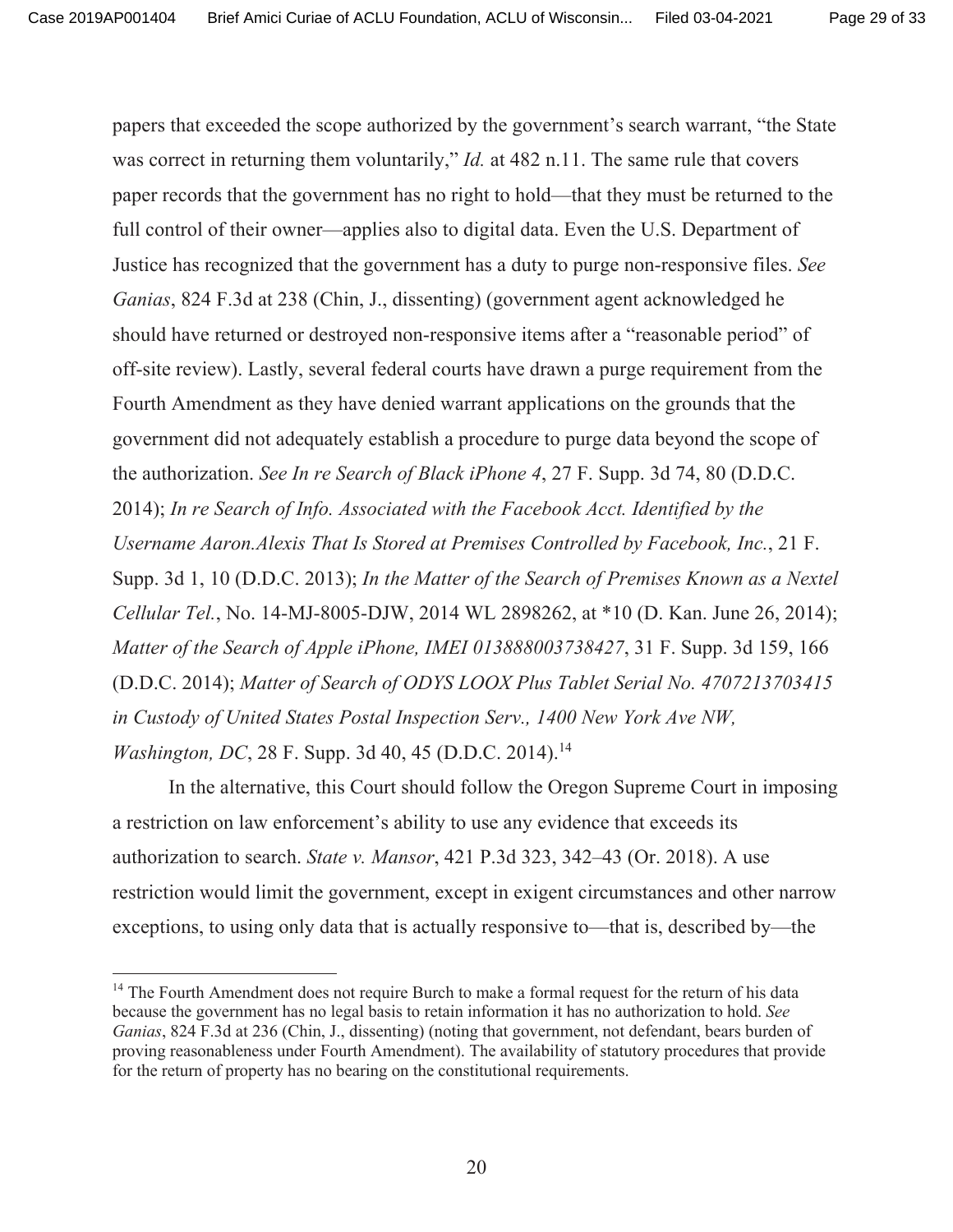warrant (or within the scope of consent in this case). As one influential commentator has explained, "[t] his approach best reconciles the government's compelling need to obtain the evidence sought in the warrant with the Fourth Amendment's prohibition on general warrants." Orin S. Kerr, Executing Warrants for Digit. Evid.: The Case for Use *Restrictions on Nonresponsive Data*, 48 Tex. Tech. L. Rev. 1, 10 (2015). While a purge rule is more privacy protective and protects against the problem of "parallel construction" whereby the government builds an independent evidentiary basis to conceal the original source of unlawfully obtained evidence, under either approach, the Court must ensure that "future searches of electronic records" do not turn "all warrants for digital data into general warrants." CDT, 621 F.3d at 1178 (Kozinski, J., concurring); see also United States v. Sedaghaty, 728 F.3d 885, 914 (9th Cir. 2013) (invalidating computer search where agents sought to retain and use "information beyond the scope of the warrant" and insisting that agents "should have sought a further warrant").

### IV. THE BROWN COUNTY SHERIFF OFFICE'S SUBSEOUENT SEARCH OF BURCH'S DATA VIOLATED THE FOURTH AMENDMENT.

Because the retention of Burch's phone was unlawful, this Court need not reach the issue of the Brown County Sherriff's Office (BCSO) subsequent search of the cell phone data. Nonetheless, the BCSO's search of Burch's data pursuant to its investigation of a wholly unrelated crime constituted an independent violation of the Fourth Amendment. Not only was this search executed on data the government no longer had authority to retain, it was conducted without a warrant. See, e.g., Ganias, 824 F.3d at 199 (finding good faith reliance on second search warrant immunized government's retention and search of defendant's data in later, unrelated investigation); see also United States v. Wey, 256 F. Supp. 3d 355, 407 (S.D.N.Y. 2017) (Fourth Amendment violated when law enforcement mined overseized information for evidence of new crimes); United States v. Hulscher, No. 4:16-CR-40070-01-KES, 2017 WL 657436, at \*3 (D.S.D. Feb. 17, 2017) (finding second search warrant necessary to investigate wholly separate set of crimes and noting that to find otherwise "would allow for mass retention of unresponsive cell phone data [and] is simply inconsistent with the protections of the Fourth Amendment").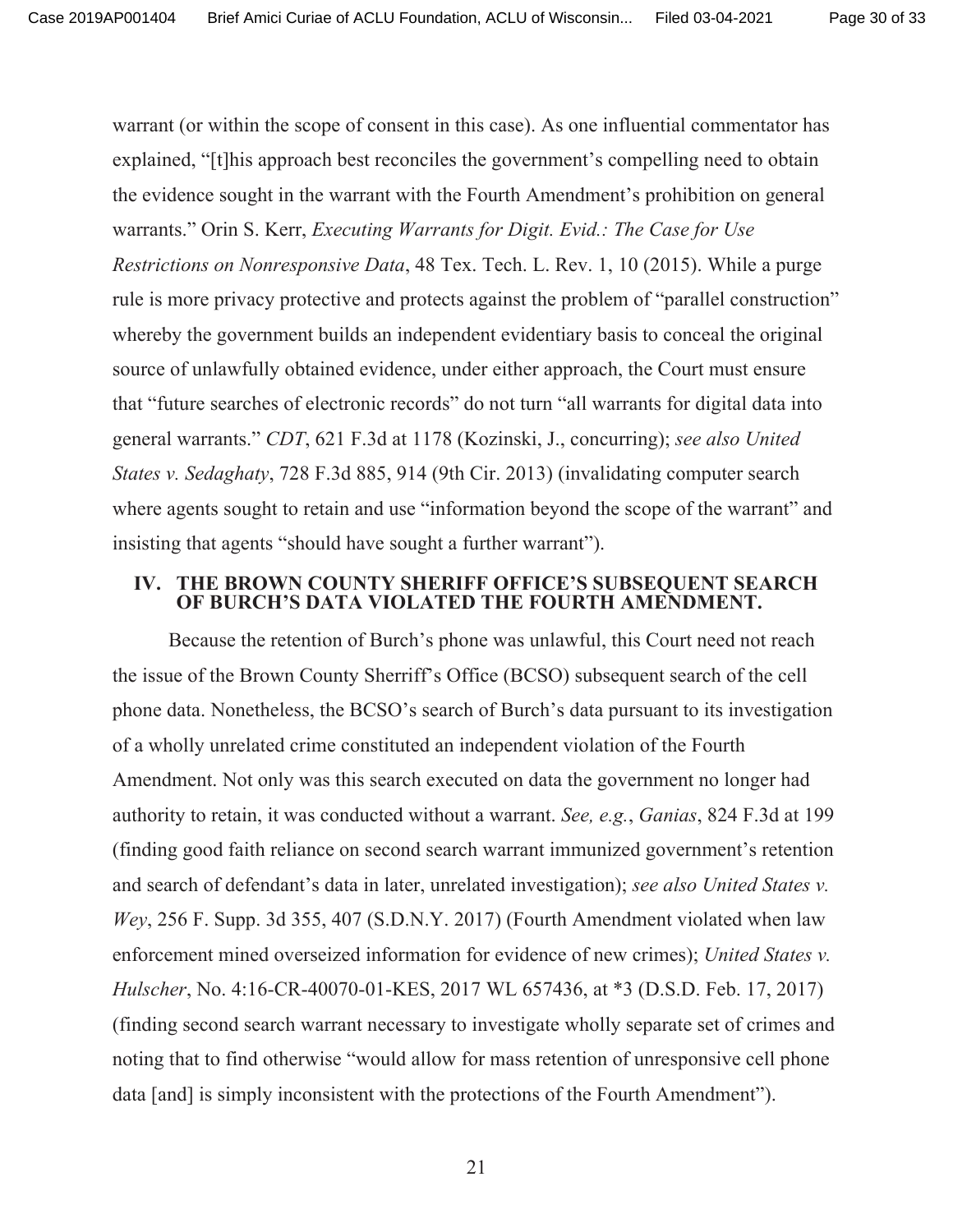As even the State acknowledges, the police's authority to "subsequently examine" an item lawfully in their possession" extends only "to the same extent they could originally search the item." State Br. at 26. That is also consistent with the lead opinion in Randall, 2019 WI 80, ¶ 35 (consent to search lawfully obtained blood sample for alcohol content does not provide authorization to search for "genetic information"). Because searching for evidence of an unrelated crime far exceeds the scope of Burch's authorization, even if GBPD lawfully could have retained a copy of Burch's data, the BCSO was obligated to obtain a second warrant to search it.

### **CONCLUSION**

This Court should reverse the decision below and remand for a new trial.

Dated this 4th of March, 2021.

Respectfully submitted,

Laurence J. Dupuis (WBN 1029261) Legal Director American Civil Liberties Union of **Wisconsin Foundation** 207 E. Buffalo Street, Suite 325 Milwaukee, WI 53202 Telephone: (414) 272-4032, ext. 212 Email: ldupuis@aclu-wi.org

Jennifer Granick, admitted pro hac vice **American Civil Liberties Union Foundation** 39 Drumm Street San Francisco, CA 94111 Telephone: (415) 343-0758 Email: jgranick@aclu.org

Jennifer Lynch, admitted pro hac vice **Electronic Frontier Foundation** 815 Eddy Street San Francisco, CA 94109 Telephone: (415) 436-9333 Email: jlynch@eff.org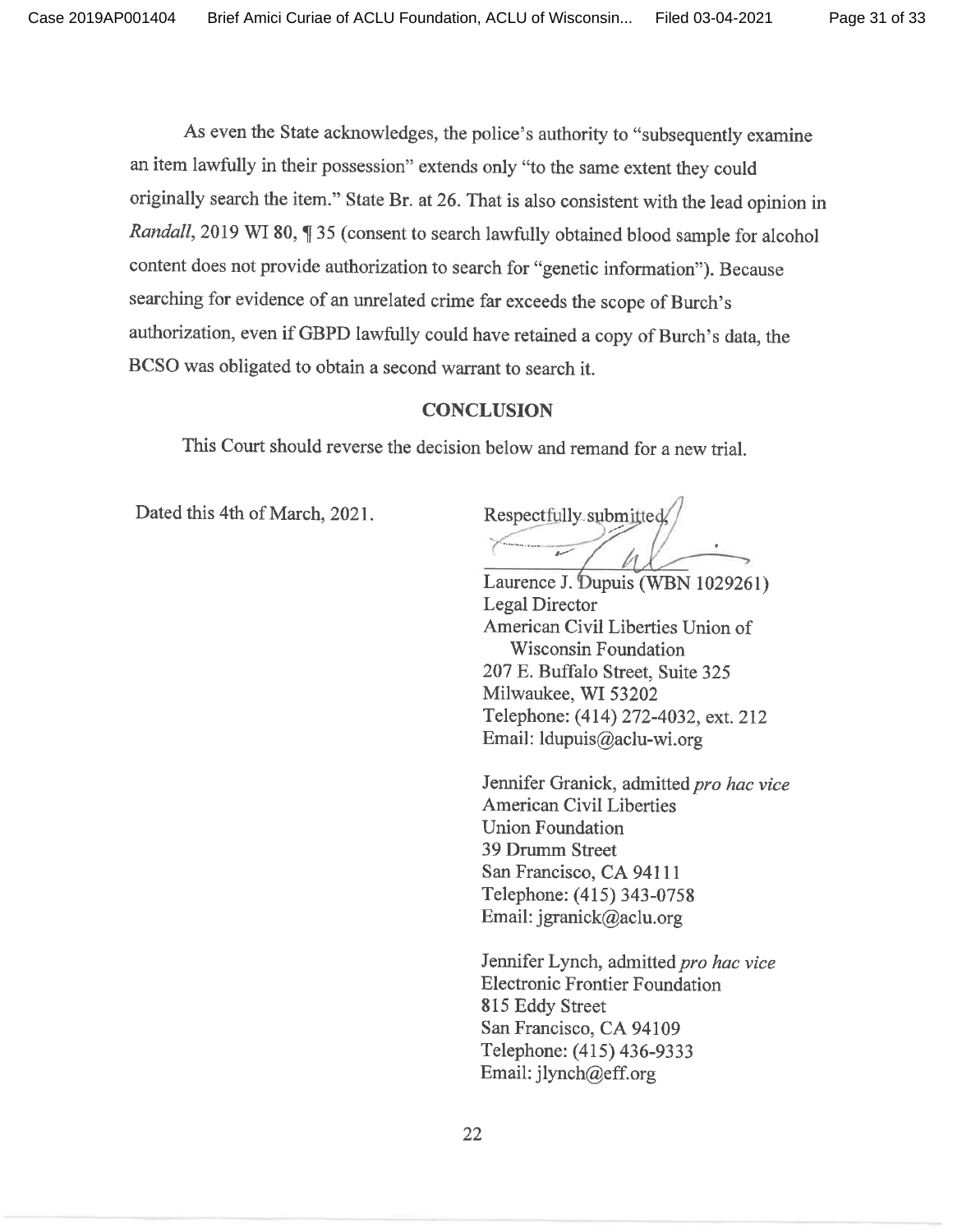### **CERTIFICATION AS TO FORM AND LENGTH**

I hereby certify that this brief conforms to the rules contained in Wis. Stat. § 809.19(8)(b) and (c) for a brief produced with a proportional serif font. The length of this brief is 7,500 words, permitted per order of this Court issued on February 18, 2021.

Dated this 4th of March, 2021

Laurence J. Dupuis (WBN 1029261) **Legal Director** American Civil Liberties Union of **Wisconsin Foundation** 207 E. Buffalo Street, Suite 325 Milwaukee, WI 53202 Telephone: (414) 272-4032, ext. 212 Email: ldupuis@aclu-wi.org